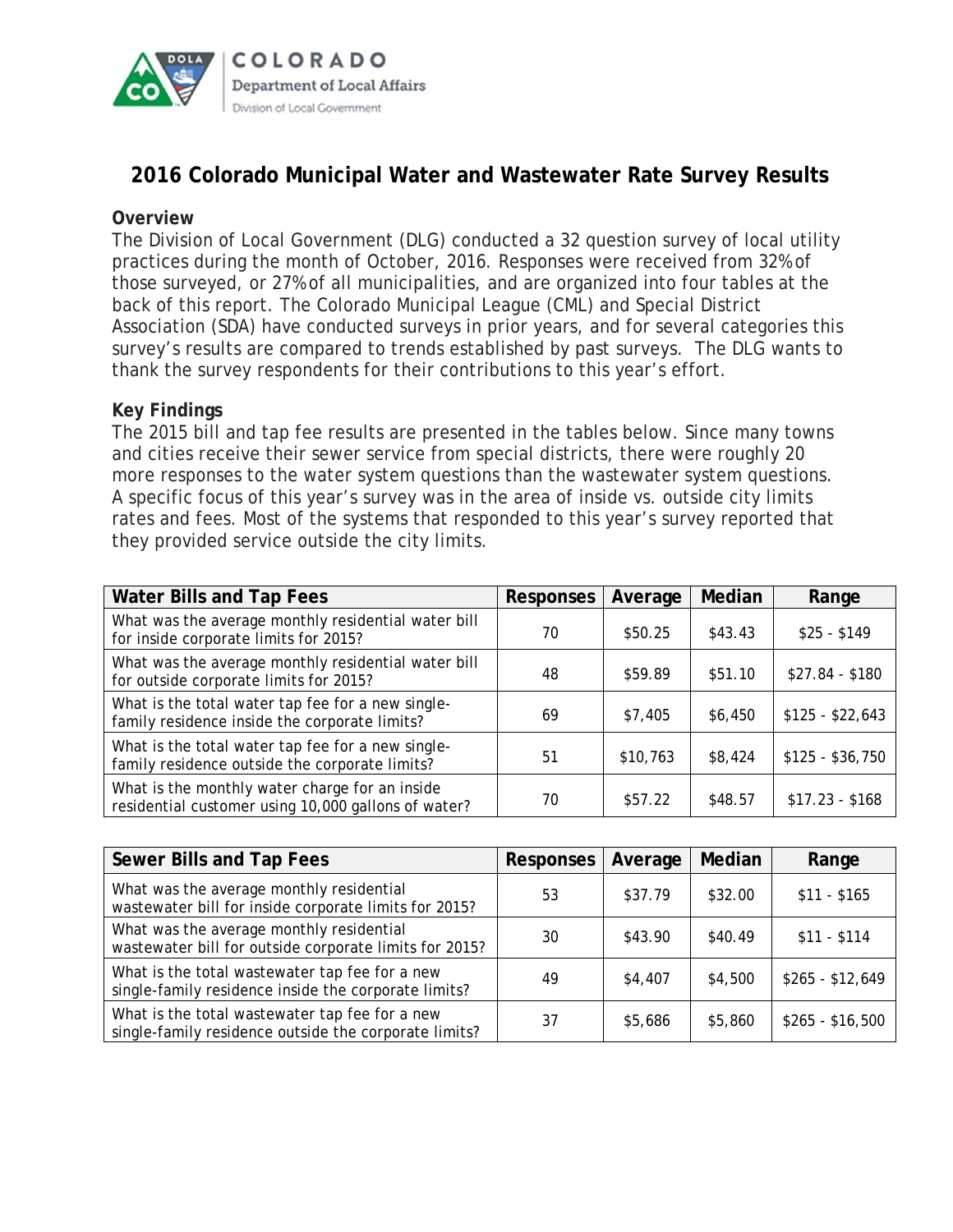The total revenue received from outside customers averaged less than 10% of overall user charge revenues that came from all residential customers. Another significant trend appears to be the steep rise in local utility rates and tap fees in recent years. Since 1997 the cost of a wastewater tap fee for a single family home has more than doubled. Over the 20 year period from 1997 - 2016 the Denver – Boulder – Greeley CPI increased by an overall 56%.

# **Typical Water Bills and Tap Fees**

The survey showed inside average water bills generally increasing from prior surveys. Average inside monthly water bills were \$50.25 for inside customers compared to \$59.89 for those outside. Compared to national trends represented in the 2014 AWWA/ Raftelis Financial Consultants, Inc. water and wastewater rate survey, Colorado's water rates fell in closely with those figures. From the AWWA survey, nationally the cost of 1,000 cubic feet (7,480 gallons) cost \$34.26 and 1,500 cubic feet (11,220 gallons) cost \$48.32 per month.

Water tap fees for new single family homes averaged \$7,405. The tap fees reported showed a significant range, with the lowest water tap fee of \$125 in both Crowley and Hartman to the highest of \$36,750 for Morrison customers outside the corporate limits. Over the last 20 years both municipal water and sewer tap fees have roughly tripled in cost. Many systems base a residential tap fee on the size of the house being served by that tap.



**Source: Colorado Municipal League: Water and Wastewater Utility Charges and Practices in Colorado (1997, 2004, 2007) Colorado Municipal League and Colorado Special District Association: Water and Wastewater Utility Charges and Practices in Colorado (2012)** 

 **Colorado Division of Local Government: 2016 Colorado Municipal Water and Wastewater Rate Survey** 

## **Typical Sewer Bills and Tap Fees**

Survey responses showed that inside customers paid rates for sewer that were 78.5% of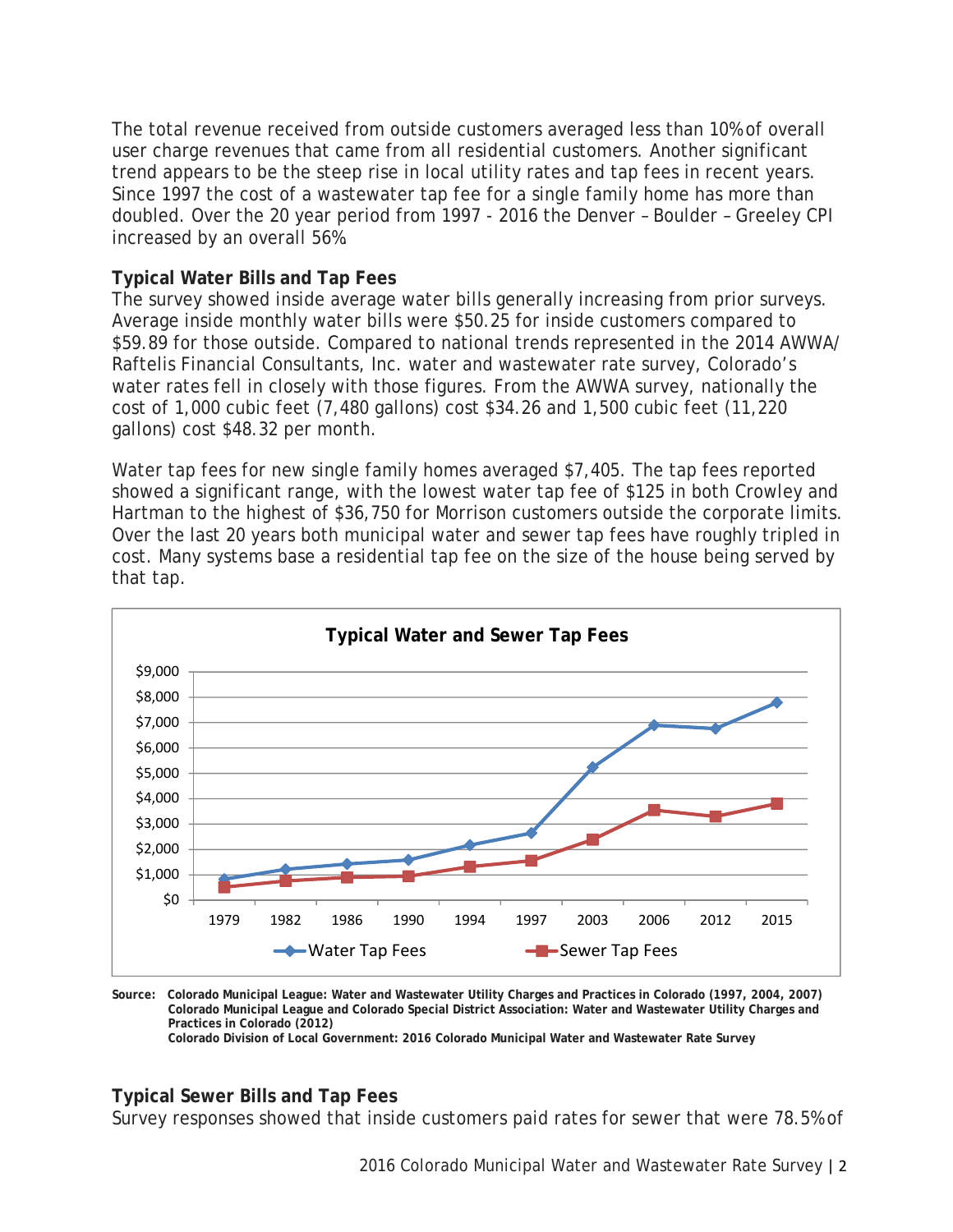what the average outside customer paid. Average inside monthly sewer rates at \$37.79 were somewhat below the rate for outside customers at \$43.90.

# **Cost per 10,000 Gallons of Water**

The monthly cost of 10,000 gallons of water has been tracked in past CML surveys. From 1997, when the cost was \$22.21 to 2015, the cost rose to \$57.22. This was an overall increase of 158% or 8.7% per year when averaged over 18 years.



**Sources: Colorado Municipal League: Water and Wastewater Utility Charges and Practices in Colorado (1997, 2004, 2007) Colorado Division of Local Government: 2016 Colorado Municipal Water and Wastewater Rate Survey** 

# **Wastewater Rate Structures**

Most water systems bill customers based on water use, but the majority of responding wastewater systems reported billing based on a flat rate. The number of individual systems reporting a flat sewer rate and the percentage of respondents they represent are shown below.

- Flat monthly fee (28/53%)
- Based on water consumption (20/38%)
- Hybrid/EQR systems (5/9%)

CML's 2004 Edition of Water and Wastewater Utility Charges and Practices in Colorado reported that 64% of responding municipalities charged a flat wastewater rate that year. Compared to national survey results, 13% of wastewater service providers charge a flat rate according to the 2014 AWWA/Raftelis Financial Consultants, Inc. water and wastewater rate survey.

# **Inside/Outside Rates and Tap Fees**

Of the municipalities that responded, the majority provide water and sewer service outside the city limits. Survey results showed 67% of water systems, and 58% of wastewater systems providing outside service.

Of the 67% of water systems providing service to outside customers, the percentage of residential user charge revenue collected from outside customers ranged from 0.05% to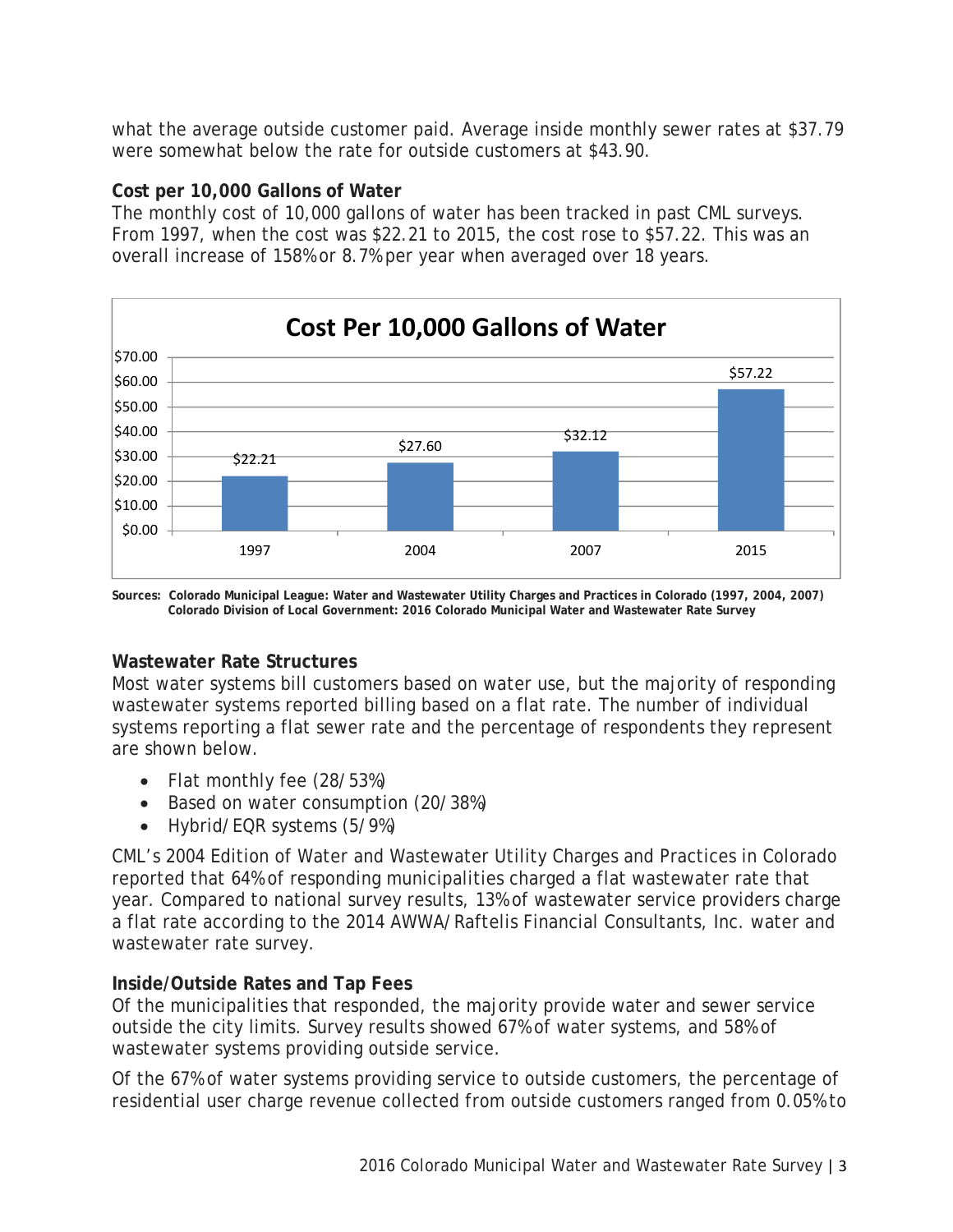45%. The average amount of residential water revenue from outside customers was 7.9% of the total residential water revenue reported.

Of the 58% of wastewater systems providing service to outside customers, the percentage of user charge revenue earned from outside customers ranged from 0.5% to 52%. The average amount of residential wastewater revenue from outside customers was 6.5% of the total residential wastewater revenue reported.

# **Source of Water Supply**

All respondents answered this question, and 39 systems reported using surface water, 30 systems use groundwater, and 5 use a mix between the two types of supply. It's clear that larger systems tend to rely more on surface water. Little difference in monthly bills was found between systems using surface and groundwater supplies. However, the small group of systems using both types of supply appear to enjoy less costly average bills.

| Source of Water            | <b>Number of Systems</b><br>Reporting | Average Number of<br><b>Taps Per Reporting</b><br>System | Average<br><b>Monthly Bill</b> |
|----------------------------|---------------------------------------|----------------------------------------------------------|--------------------------------|
| Surface Water              | 39                                    | 5,984                                                    | \$51.93                        |
| <b>Ground Water</b>        | 30                                    | 1,081                                                    | \$52.54                        |
| Surface and<br>Groundwater | 5                                     | 1,563                                                    | \$43.28                        |

## **Respondents**

Most survey respondents (65%) identified themselves in one of two categories. Respondent profiles are listed at the end of table 4.

- Chief executive officer/manager: 24
- Financial management/administration: 23
- Public works/system operations/engineering: 11
- Town clerk: 7
- Assistant to the city manager: 1
- Administrative/utility billing: 1
- Billing clerk: 1
- Director of utilities: 1
- Contract/consultant: 1
- Governing board member: 1
- Technical specialist: 1

# **Methodology**

The DLG intends to conduct a water and sewer survey on an annual basis, with a slightly different focus or theme each year. This survey included questions related to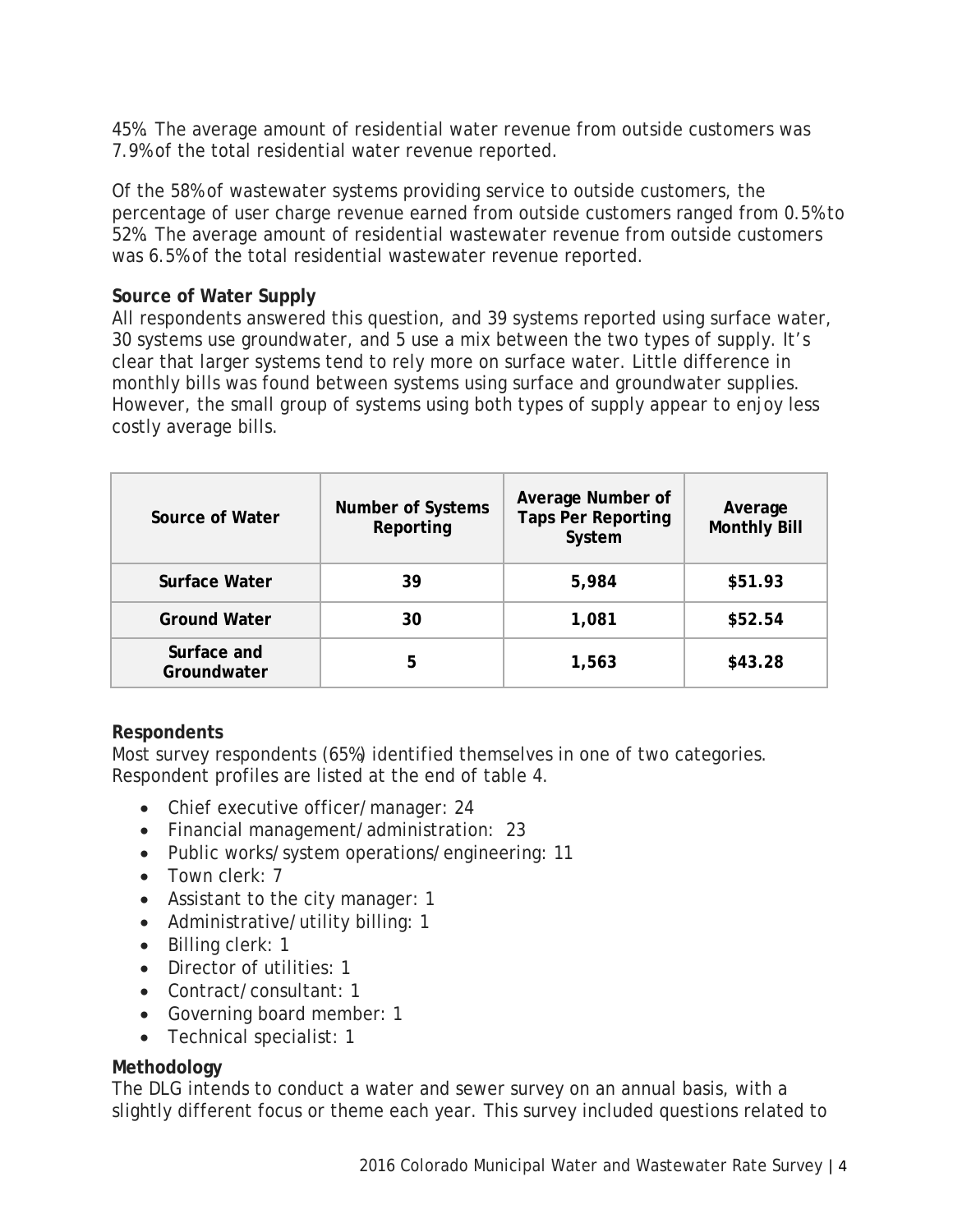the common municipal practice of charging different rates to customers inside vs. outside the city limits. The online survey was emailed to 231 municipal contacts for those towns and cities having either water or wastewater funds. DLG records show that 272 municipalities are organized and functioning in Colorado, though those served by other providers are not part of this survey. A mid-October reminder was sent to encourage participation.

At the conclusion of the survey a total of 74 responses were received, for a response rate of 32%, or 27% of all municipalities. Preliminary/draft results were distributed among respondents on February 6, 2017. Corrections were provided by 6 systems. The population of the municipalities represented in the survey, based on 2015 estimates from the State Demography Office, ranged from 76 persons (Town of Hartman) to 160,935 (City of Fort Collins). Tables showing detailed responses are attached.

# **What's Next**

The survey asked what kinds of topics would be appropriate for future surveys, with the suggested topics of User Charges, Federal/State Mandates, Water Conservation offered as choices.

- User Charges: 39
- Federal/State Mandates: 22
- Water Conservation: 31
- System improvement fee: 1
- How others bill commercial: 1
- Treatment costs and water costs: 1

Based on survey responses and specific requests, the focus of the 2017 survey (again expected to be conducted in October) will be on water and wastewater rate structures, with particular emphasis on commercial water and sewer rates.

# **References**

*2014 AWWA/Raftelis Financial Consultants, Inc. Water and Wastewater Rate Survey* 

*Colorado Municipal League and Colorado Special District Association: Water and Wastewater Utility Charges and Practices in Colorado (2012)*

*Colorado Municipal League: Water and Wastewater Utility Charges and Practices in Colorado (1997, 2004, 2007)* 

# **Data Tables**

Table 1: In-City Customer Counts, Water & Sewer Rates, and Tap Fees

Table 2: Water System Inside/Outside Customers, Revenues, Rates and Tap Fees

Table 3: Wastewater System Inside/Outside Customers, Revenues, Rates and Tap Fees

Table 4: Respondent Profiles, Water Sources, Future Topics, Suggestions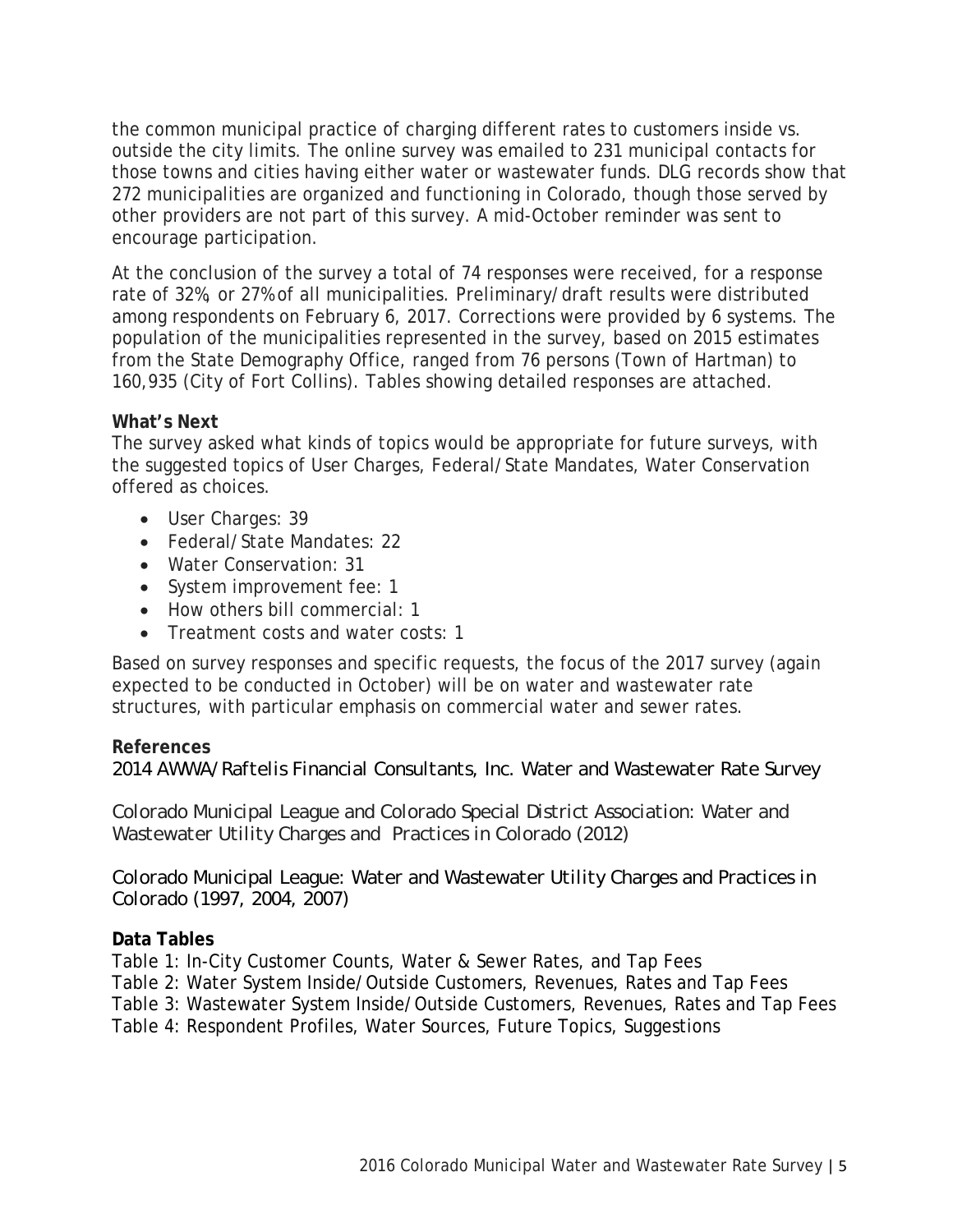|                                |                      |                       |                      | What is the         |                        |                            |                        |
|--------------------------------|----------------------|-----------------------|----------------------|---------------------|------------------------|----------------------------|------------------------|
|                                | How many individual  |                       |                      | monthly water       |                        |                            |                        |
|                                | residential water    | What was the average  | What is the total    | charge for an       | How many individual    |                            | What is the total      |
| What is the name of the        | connections were     | monthly residential   | water tap fee for a  | inside residential  | residential wastewater | What was the average       | wastewater tap fee for |
| water and/or wastewater        | served inside        | water bill for inside | new single-family    | customer using      | connections were       | monthly residential        | a new single-family    |
| system which you are           | corporate limits for | corporate limits for  | residence inside the | $10,000$ gallons of | served in 2015 inside  | wastewater bill for inside | residence inside the   |
| responding for?                | 2015?                | 2015?                 | corporate limits?    | water?              | corporate limits?      | corporate limits for 2015? | corporate limits?      |
| Arvada, City of                | 32,966               | \$28.17               | \$19,000             | \$18.35             | 33,469                 | \$20.30                    | \$5,799                |
| Aspen, City of                 | 2,658                | \$36.80               | \$15,472             | \$19.90             |                        |                            |                        |
| Bayfield, Town of              | 1,053                | \$27.60               | \$6,600              | \$39.25             | 1.163                  | \$49.74                    | \$6,000                |
| Black Hawk, City of            | 54                   |                       | \$7,230              | \$40.00             |                        |                            |                        |
| Boone, Town of                 | 134                  | \$102.58              | \$1,500              | \$73.60             | 134                    | \$13.00                    | \$1,000                |
| Breckenridge, Town of          | 4,278                | \$35.14               | \$7,003              | \$17.23             |                        |                            |                        |
| Brookside, Town of             | 85                   | \$69.50               | \$10,925             | \$86.07             |                        |                            |                        |
| Broomfield, City and County of | 16,480               | \$50.92               | \$22,529             | \$39.99             | 16,267                 | \$19.02                    | \$12,649               |
| Buena Vista, Town of           | 1,650                | \$39.00               | \$6,000              | \$43.00             |                        |                            |                        |
| Calhan, Town of                | 319                  | \$44.67               | \$3,000              | \$58.53             | 312                    | \$32.00                    | \$3,000                |
| Carbondale, Town of            | 2,073                | \$58.24               | \$6,450              | \$36.69             | 1,961                  | \$58.24                    | \$4,420                |
| Castle Rock, Town of           | 17,710               | \$54.07               | \$2,330              | \$50.24             | 17,554                 | \$55.43                    | \$3,056                |
| Cedaredge, Town of             | 1,123                | \$42.18               | \$8,000              | \$37.24             | 1,211                  | \$33.20                    | \$4,000                |
| Cheraw, Town of                | 106                  | \$25.00               | \$1,000              | \$26.50             | 100                    | \$16.50                    |                        |
| Cokedale, Town of              | 81                   | \$73.00               | \$3,200              | \$78.00             | 81                     | \$32.00                    | \$3,000                |
| Collbran, Town of              | 220                  | \$33.00               | \$4,500              | \$33.00             | 220                    | \$33.00                    | \$4,500                |
| Cortez, City of                | 2,742                | \$38.01               | \$4,190              | \$37.90             |                        |                            |                        |
| Creede, City of                | 300                  | \$39.39               | \$3,000              | \$39.39             | 300                    | \$15.96                    | \$3,000                |
| Crowley, Town of               | 78                   | \$50.00               | \$125                | \$42.20             | 75                     | \$21.00                    |                        |
| De Beque, Town of              | 410                  | \$39.00               | \$5,100              | \$67.41             | 400                    | \$25.00                    | \$6,000                |
| Delta, City of                 | 2,935                | \$34.50               | \$4,400              | \$41.90             | 3,260                  | \$25.00                    | \$5,250                |
| Dolores, Town of               | 480                  | \$27.00               | \$4,500              | \$32.00             | 480                    | \$26.00                    | \$4,500                |
| Durango, City of               | 6,742                | \$33.13               | \$5,733              | \$49.14             | 5,412                  | \$35.31                    | \$2,023                |
| Eckley, Town of                | 150                  | \$72.00               | \$1,500              | \$32.50             | 150                    | \$29.00                    | \$1,500                |
| Estes Park, Town of            | 2,813                | \$41.89               | \$10,713             | \$69.72             |                        |                            |                        |
| Fort Collins, City of          | 32,229               | \$38.76               |                      | \$40.34             | 32,360                 | \$37.52                    | \$720                  |
| Fraser, Town of                | 1,000                | \$50.00               | \$7,700              | \$165.00            | 1,000                  | \$137.50                   | \$7,500                |
| Frisco, Town of                | 1,200                | \$48.00               | \$4,301              | \$48.00             |                        |                            |                        |
| Georgetown, Town of            | 528                  | \$63.55               | \$5,900              | \$91.13             | 518                    | \$48.83                    | \$5,800                |
| Glenwood Springs, City of      | 2,720                | \$28.34               | \$5,910              | \$41.14             | 2,081                  | \$76.04                    | \$6,000                |
| Grand Lake, Town of            | 880                  | \$46.00               | \$6,500              | \$46.00             |                        |                            |                        |
| Hartman, Town of               | 45                   | \$35.00               | \$125                | \$35.00             |                        |                            |                        |
| Hillrose, Town of              | 136                  | \$79.08               | \$11,000             | \$91.43             | 139                    | \$39.33                    | \$1,500                |
| Hot Sulphur Springs, Town of   | 330                  | \$52.74               | \$8,250              | \$52.74             | 331                    | \$49.44                    | \$8,250                |
| Ignacio, Town of               | 264                  | \$36.00               | \$8,240              | \$54.74             | 366                    | \$68.09                    | \$9,093                |
| Julesburg, Town of             | 640                  | \$40.00               | \$3,500              | \$34.40             | 640                    | \$27.52                    | \$500                  |
| Kiowa Water/WW Authority       | 312                  | \$80.00               | \$6,500              | \$78.51             | 312                    | \$50.82                    | \$6,500                |
| Kit Carson, Town of            | 134                  | \$61.95               | \$250                | \$54.45             | 133                    | \$25.00                    | \$450                  |
| Kremmling, Town of             | 420                  | \$48.00               | \$4,800              | \$52.00             |                        |                            |                        |
| Lamar, City of                 | 2,790                | \$36.57               | \$1,300              | \$29.60             | 2,771                  | \$13.50                    | \$650                  |
| Lochbuie, Town of              | 2,200                | \$65.00               | \$6,500              | \$80.00             | 2,200                  | \$60.00                    | \$6,600                |
| Longmont, City of              | 25,079               | \$25.66               | \$8,420              | \$31.47             | 25,011                 | \$30.32                    | \$5,860                |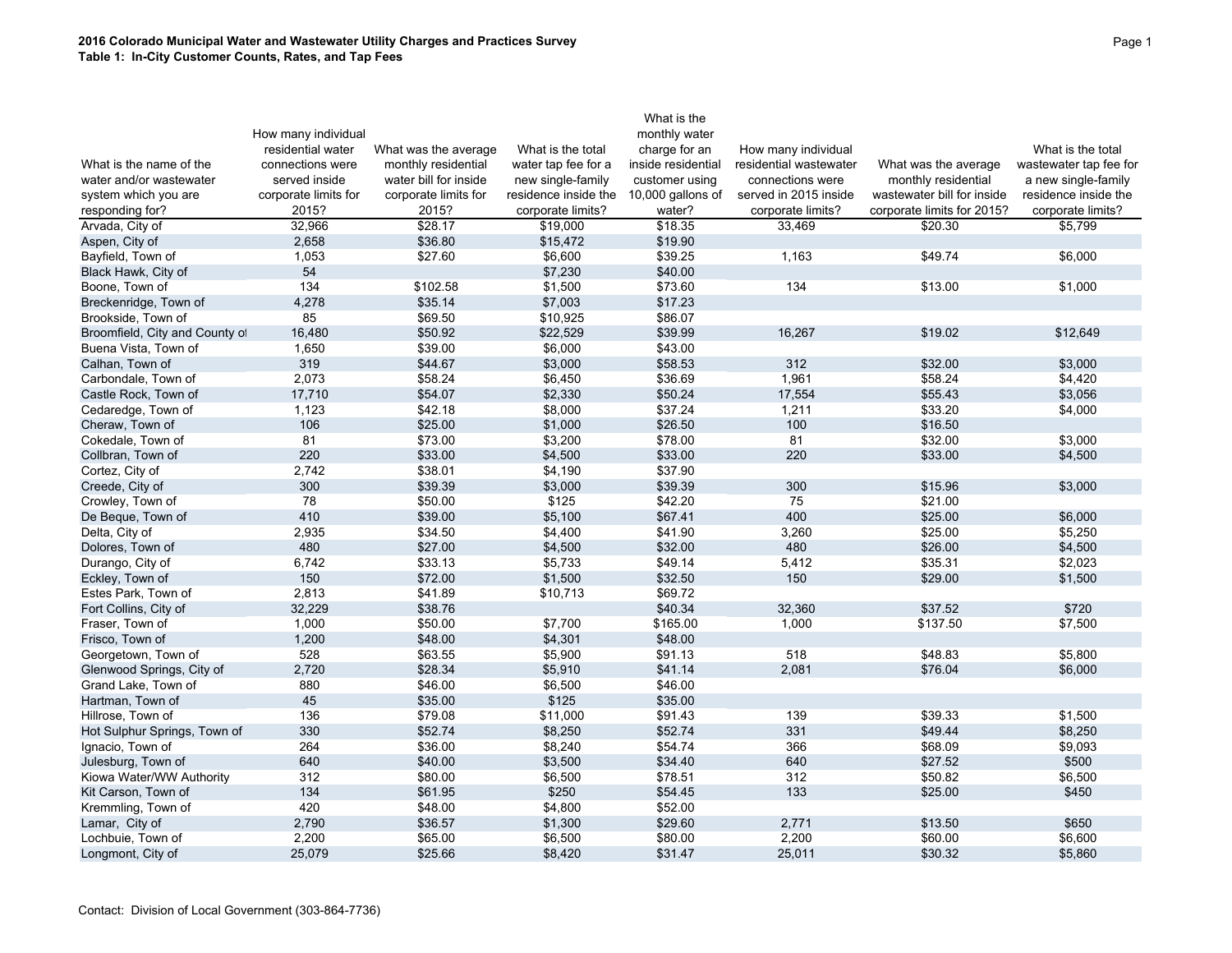### **2016 Colorado Municipal Water and Wastewater Utility Charges and Practices Survey Table 1: In-City Customer Counts, Rates, and Tap Fees**

|                         |                      |                       |                      | What is the        |                        |                            |                        |
|-------------------------|----------------------|-----------------------|----------------------|--------------------|------------------------|----------------------------|------------------------|
|                         | How many individual  |                       |                      | monthly water      |                        |                            |                        |
|                         | residential water    | What was the average  | What is the total    | charge for an      | How many individual    |                            | What is the total      |
| What is the name of the | connections were     | monthly residential   | water tap fee for a  | inside residential | residential wastewater | What was the average       | wastewater tap fee for |
| water and/or wastewater | served inside        | water bill for inside | new single-family    | customer using     | connections were       | monthly residential        | a new single-family    |
| system which you are    | corporate limits for | corporate limits for  | residence inside the | 10,000 gallons of  | served in 2015 inside  | wastewater bill for inside | residence inside the   |
| responding for?         | 2015?                | 2015?                 | corporate limits?    | water?             | corporate limits?      | corporate limits for 2015? | corporate limits?      |
| Loveland, City of       | 23,103               | \$30.44               | \$295                | \$37.70            | 22,986                 | \$23.92                    | \$265                  |
| Lyons, Town of          | 971                  | \$53.30               | \$17,500             | \$87.48            | 960                    | \$30.60                    | \$8,500                |
| Manzanola, Town of      | 198                  | \$80.00               | \$2,000              | \$50.00            | 188                    | \$34.00                    | \$2,000                |
| Minturn, Town of        | 580                  | \$79.00               | \$9,500              | \$79.00            |                        |                            |                        |
| Monument, Town of       | 875                  | \$45.88               | \$15,000             | \$97.00            |                        |                            |                        |
| Morrison, Town of       | 124                  | \$57.22               | \$21,000             | \$47.50            | 124                    | \$35.41                    | \$6,500                |
| Nederland, Town of      | 716                  | \$61.66               | \$15,554             | \$86.20            | 550                    | \$165.00                   | \$9,231                |
| Nucla, Town of          | 430                  | \$36.00               | \$2,000              | \$51.00            | 308                    | \$33.00                    | \$2,000                |
| Nunn, Town of           | 194                  | \$55.00               | \$9,500              | \$74.00            |                        |                            |                        |
| Oak Creek, Town oif     | 508                  | \$55.25               | \$5,000              | \$55.25            | 503                    | \$47.23                    | \$5,000                |
| Olney Springs, Town of  | 150                  | \$39.00               | \$2,000              | \$42.78            | 150                    | \$24.86                    | \$1,000                |
| Peetz, Town of          | 100                  | \$25.00               | \$2,000              | \$25.00            | 100                    | \$20.00                    | \$1,000                |
| Pierce, Town of         | 400                  | \$39.00               | \$12,700             | \$60.60            | 400                    | \$43.00                    | \$4,250                |
| Poncha Springs, Town of | 314                  | \$30.00               | \$6,500              | \$40.00            |                        |                            |                        |
| Pritchett. Town of      | 65                   | \$32.00               |                      | \$31.40            | 82                     | \$11.00                    |                        |
| Raymer, Town of         | 50                   | \$25.00               | \$1,200              |                    |                        |                            |                        |
| Red Cliff, Town of      | 152                  | \$149.00              | \$7,500              | \$168.00           | 152                    | \$37.00                    | \$7,500                |
| Ridgway, Town of        | 430                  | \$45.47               | \$4,500              | \$33.75            | 374                    | \$35.00                    | \$5,000                |
| Rockvale, Town of       | 260                  | \$70.00               | \$7,600              | \$80.00            |                        |                            |                        |
| Rocky Ford, City of     | 1,300                | \$45.00               | \$500                | \$56.19            | 1,200                  | \$29.80                    | \$500                  |
| Severance, Town of      | 1,060                | \$35.00               | \$10,150             | \$41.25            | 1,150                  | \$25.00                    | \$5,250                |
| Silver Plume, Town of   | 120                  | \$100.00              | \$5,000              | \$168.00           | 120                    | \$50.00                    | \$5,000                |
| Telluride, Town of      | 1,100                | \$40.00               | \$18,000             | \$50.00            | 1,320                  | \$35.00                    |                        |
| Thornton, City of       | 31,686               | \$61.32               | \$22,643             | \$46.24            | 33,682                 | \$19.64                    | \$1,603                |
| Westminster, City of    | 28,946               | \$32.42               | \$21,770             | \$37.04            | 26,740                 | \$21.92                    | \$5,600                |
| Wiggins, Town of        | 336                  | \$125.00              | \$11,500             | \$101.50           | 332                    | \$32.00                    | \$6,000                |
| Williamsburg, Town of   | 273                  | \$70.00               | \$5,625              | \$87.57            |                        |                            |                        |
| Windsor, Town of        | 6,208                | \$35.91               | \$9,400              | \$52.54            | 6,726                  | \$20.00                    | \$4,400                |
| Woodland Park, City of  | 3,200                | \$35.00               | \$11,800             | \$83.00            | 2,940                  | \$26.00                    | \$6,200                |
|                         | Mean:                | \$50.25               | \$7,405              | \$57.22            |                        | \$37.79                    | \$4,407                |
|                         | Median:              | \$43.43               | \$6,450              | \$48.57            |                        | \$32.00                    | \$4,500                |
|                         | <b>Responses:</b>    | 70                    | 69                   | 70                 |                        | 53                         | 49                     |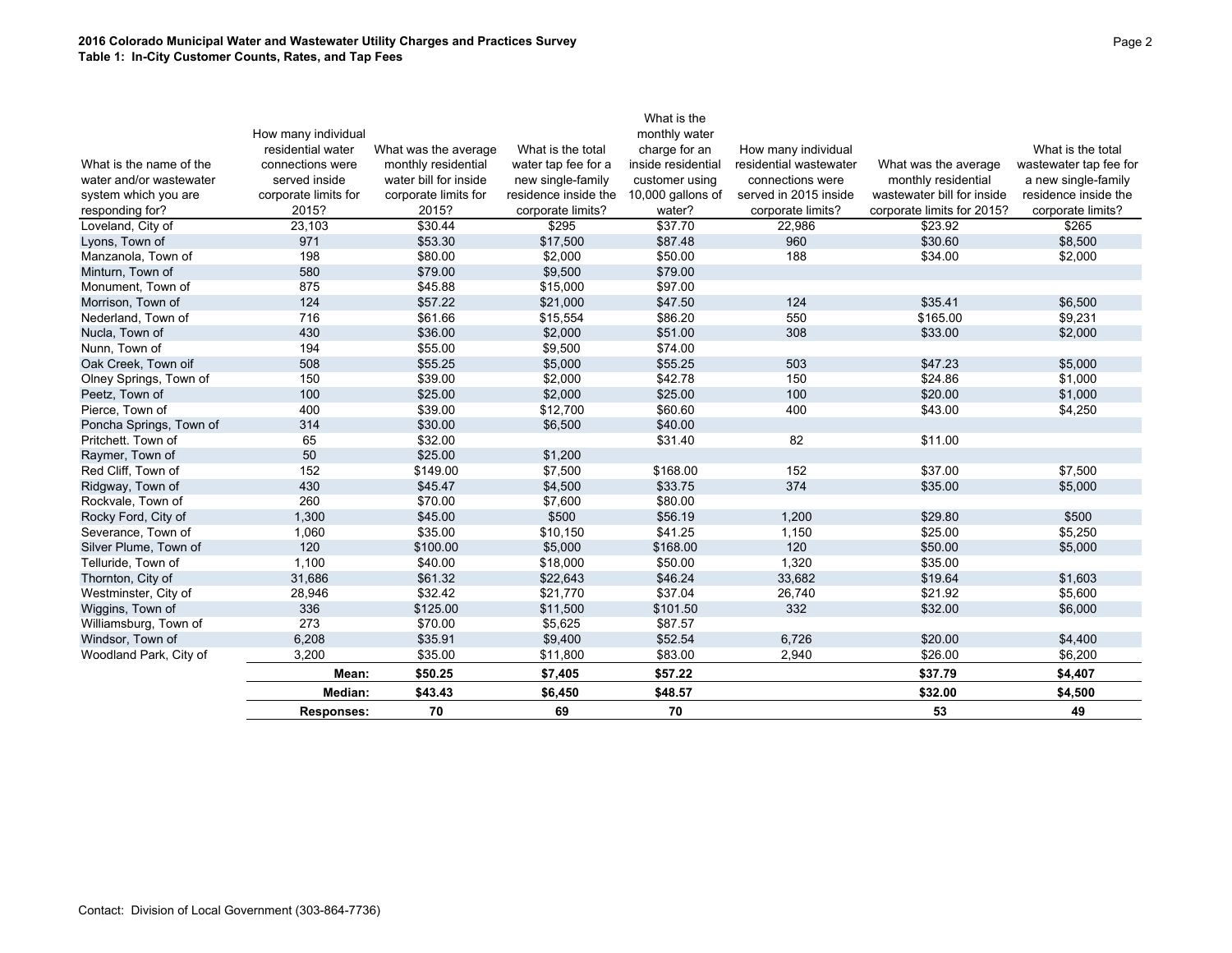### **2016 Colorado Municipal Water and Wastewater Utility Charges and Practices Survey Table 2: Water System Inside/Outside Customers, Revenues, Rates and Tap Fees**

|                                |                     |                   | What percentage  |                   |                   | What percentage     |                     |
|--------------------------------|---------------------|-------------------|------------------|-------------------|-------------------|---------------------|---------------------|
|                                | Overall, what       | How many          | of total water   | How many          |                   | of total water user |                     |
|                                | percentage of total | individual        | user charge      | individual        | What was the      | charge revenues     | What is the total   |
|                                | water user charge   | residential water | revenues came    | residential water | average monthly   | came from           | water tap fee for a |
|                                | revenues in 2015    | connections       | from residential | connections were  | residential water | residential         | new single-family   |
| What is the name of the water  | came from           | were served       | customers inside | served in 2015    | bill for outside  | customers           | residence outside   |
| and/or wastewater system which | residential         | inside corporate  | corporate limits | outside corporate | corporate limits  | outside corporate   | the corporate       |
| you are responding for?        | customers?          | limits for 2015?  | in 2015?         | limits?           | for 2015?         | limits in 2015?     | limits?             |
| Arvada, City of                | 64                  | 32,966            | 62               | 39                | \$61.75           | 0.08                | \$36,000            |
| Aspen, City of                 | 70                  | 2,658             | 68               | 1,251             | \$51.20           | 44                  | \$27,077            |
| Bayfield, Town of              | 87                  | 1,053             | 86               | 15                | \$37.42           | 14                  | \$9,900             |
| Black Hawk, City of            | $\mathbf{1}$        | 54                | $\pmb{0}$        |                   |                   |                     |                     |
| Boone, Town of                 | 100                 | 134               | 100              |                   |                   |                     |                     |
| Breckenridge, Town of          | 76                  | 4,278             | 68               | 1,365             | \$27.84           | 32                  | \$8,753             |
| Brookside, Town of             | 96                  | 85                | 97               |                   |                   |                     |                     |
| Broomfield, City and County of | 47                  | 16,480            | 98               | 267               | \$61.00           | $\overline{2}$      |                     |
| Buena Vista, Town of           | 85                  | 1,650             | 80               | 25                | \$58.00           | 3                   | \$7,800             |
| Calhan, Town of                | 78                  | 319               | 98               | $\overline{2}$    | \$45.00           | $\mathbf{1}$        | \$3,000             |
| Carbondale, Town of            | 88.8                | 2,073             | 85.6             | 77                | \$43.20           | 3.17                | \$10,125            |
| Castle Rock, Town of           | 65                  | 17,710            | 100              |                   |                   |                     |                     |
| Cedaredge, Town of             | 87                  | 1,123             | 74               | 146               | \$57.14           | 13                  | \$10,000            |
| Cheraw, Town of                | 98                  | 106               | 99               |                   |                   |                     | \$1,000             |
| Cokedale, Town of              | 98                  | 81                | 98               |                   |                   |                     |                     |
| Collbran, Town of              | 90                  | 220               | 99               | 35                | \$45.00           | $\mathbf{1}$        | \$9,000             |
| Cortez, City of                | 48                  | 2,742             | 98               | 52                | \$38.01           | $\overline{2}$      | \$6,285             |
| Creede, City of                | 75                  | 300               | 75               |                   |                   |                     | \$4,500             |
| Crowley, Town of               | 90                  | 78                | 90               | 5                 | \$50.00           | 10                  | \$125               |
| De Beque, Town of              | 90                  | 410               | 80               | 90                | \$39.00           | 20                  | \$10,200            |
| Delta, City of                 | 66                  | 2,935             | 99               | 45                | \$37.00           | $\mathbf{1}$        | \$7,400             |
| Dolores, Town of               | 95                  | 480               | 90               | 25                | \$35.00           | 10                  | \$5,500             |
| Durango, City of               | 47                  | 6,742             | 93.1             | 461               | \$33.13           | 6.9                 | \$5,733             |
| Eckley, Town of                | 97                  | 150               | 97               | $6\phantom{1}$    | \$74.00           | 3                   | \$1,500             |
| Estes Park, Town of            | 61                  | 2,813             | 37.3             | 1,323             | \$67.81           | 23.9                | \$10,713            |
| Fort Collins, City of          | 57                  | 32,229            | 100              |                   |                   |                     |                     |
| Fraser, Town of                | 80                  | 1,000             | 80               |                   |                   |                     |                     |
| Frisco, Town of                | 45                  | 1,200             | 97               | 40                | \$48.00           | 3                   | \$4,301             |
| Georgetown, Town of            | 57                  | 528               | 100              |                   |                   |                     |                     |
| Glenwood Springs, City of      | 48.8                | 2,720             | 44.8             | 238               | \$28.34           | $\overline{4}$      | \$5,910             |
| Grand Lake, Town of            | 70                  | 880               | 90               | 30                | \$86.00           | 10                  | \$1,300             |
| Hartman, Town of               | 97                  | 45                | 100              | $\mathbf{1}$      | \$35.00           | 3                   | \$125               |
| Hillrose, Town of              | 98                  | 136               | 98               |                   |                   |                     |                     |
| Hot Sulphur Springs, Town of   | 63                  | 330               | 58               | $\mathfrak{S}$    | \$105.48          | $\overline{2}$      | \$16,500            |
| Ignacio, Town of               | 68                  | 264               | 98               | 5                 | \$45.00           | $\overline{2}$      | \$8,440             |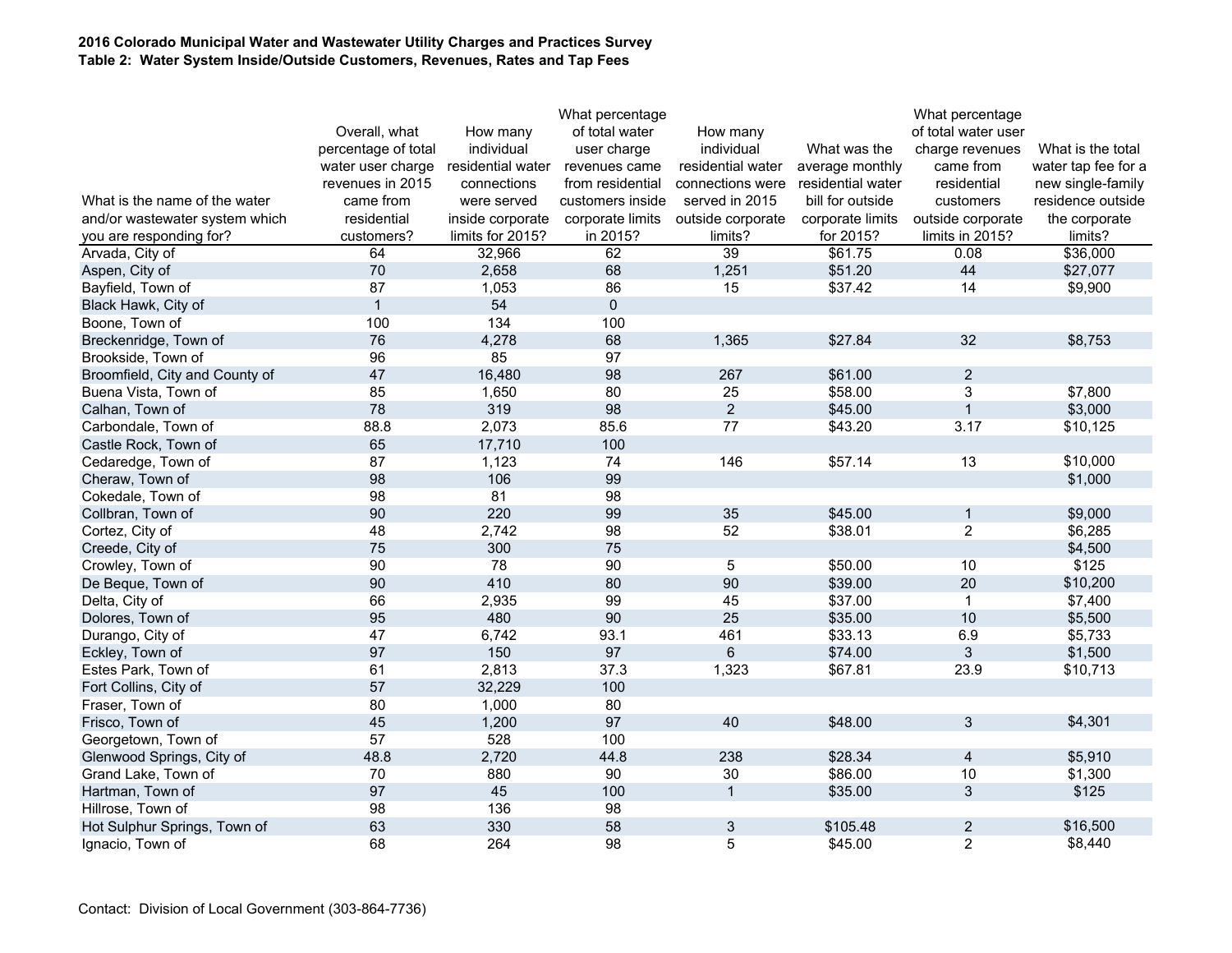### **2016 Colorado Municipal Water and Wastewater Utility Charges and Practices Survey Table 2: Water System Inside/Outside Customers, Revenues, Rates and Tap Fees**

|                                |                     |                   | What percentage  |                         |                   | What percentage     |                     |
|--------------------------------|---------------------|-------------------|------------------|-------------------------|-------------------|---------------------|---------------------|
|                                | Overall, what       | How many          | of total water   | How many                |                   | of total water user |                     |
|                                | percentage of total | individual        | user charge      | individual              | What was the      | charge revenues     | What is the total   |
|                                | water user charge   | residential water | revenues came    | residential water       | average monthly   | came from           | water tap fee for a |
|                                | revenues in 2015    | connections       | from residential | connections were        | residential water | residential         | new single-family   |
| What is the name of the water  | came from           | were served       | customers inside | served in 2015          | bill for outside  | customers           | residence outside   |
| and/or wastewater system which | residential         | inside corporate  | corporate limits | outside corporate       | corporate limits  | outside corporate   | the corporate       |
| you are responding for?        | customers?          | limits for 2015?  | in 2015?         | limits?                 | for 2015?         | limits in 2015?     | limits?             |
| Julesburg, Town of             | 80                  | 640               | 80               | 10                      | \$50.00           | 5                   | \$4,000             |
| Kiowa Water/WW Authority       | 70                  | 312               | 70               |                         |                   |                     |                     |
| Kit Carson, Town of            | 98                  | 134               | 99               | $\mathbf{1}$            | \$74.00           | 1                   | \$250               |
| Kremmling, Town of             | 60                  | 420               | 59               | $\overline{3}$          | \$96.00           | $\mathbf{1}$        |                     |
| Lamar, City of                 | 62.5                | 2,790             | 96               | 101                     | \$73.14           | $\overline{4}$      | \$1,300             |
| Lochbuie, Town of              | 98                  | 2,200             | 100              |                         |                   |                     | \$8,424             |
| Longmont, City of              | 72                  | 25,079            | 71               | 225                     | \$38.11           | $\mathbf{1}$        | \$8,420             |
| Loveland, City of              | 74                  | 23,103            | 93               | 904                     | \$56.76           | $\overline{7}$      | \$295               |
| Lyons, Town of                 | 79                  | 971               | 100              |                         |                   |                     | \$17,500            |
| Manzanola, Town of             | 90                  | 198               | 80               | $\overline{5}$          | \$85.00           | $\overline{2}$      | \$2,000             |
| Minturn, Town of               | 75                  | 580               | 100              |                         |                   |                     | \$14,250            |
| Monument, Town of              | 58.4                | 875               | 72.1             | 10                      | \$67.21           | 1.7                 | \$22,500            |
| Morrison, Town of              | 40                  | 124               | 98               | $\overline{2}$          | \$100.13          | $\overline{2}$      | \$36,750            |
| Nederland, Town of             | 85                  | 716               | 85               |                         |                   |                     |                     |
| Nucla, Town of                 | 90                  | 308               | 70               | 93                      | \$43.00           | 45                  | \$4,000             |
| Nunn, Town of                  | 89                  | 194               | 91               |                         |                   |                     |                     |
| Oak Creek, Town oif            | 82.2                | 508               | 81.5             | 18                      | \$82.89           | 3.9                 | \$10,000            |
| Olney Springs, Town of         | 95                  | 150               | 80               | 19                      | \$42.50           | 19                  | \$3,000             |
| Peetz, Town of                 | 95                  | 100               | 96               | $\overline{\mathbf{4}}$ | \$37.50           | $\overline{4}$      |                     |
| Pierce, Town of                | 80                  | 400               | 98               | $\overline{c}$          | \$78.00           | $\overline{2}$      | \$25,400            |
| Poncha Springs, Town of        | 73                  | 314               | 100              |                         |                   |                     |                     |
| Pritchett. Town of             | 98                  | 65                | 99               | 12                      | \$51.00           | 12                  |                     |
| Raymer, Town of                | 90                  | 50                | 90               |                         |                   |                     |                     |
| Red Cliff, Town of             | $\overline{2}$      | 152               | 98               | $\overline{2}$          | \$180.00          | $\overline{2}$      | \$7,500             |
| Ridgway, Town of               | 78                  | 430               | 78               |                         |                   |                     |                     |
| Rockvale, Town of              | 100                 | 260               | 99               | $\overline{2}$          | \$65.00           | $\mathbf{1}$        | \$7,600             |
| Rocky Ford, City of            | 80                  | 1,300             | 90               | 200                     | \$70.00           | 10                  | \$500               |
| Severance, Town of             | 97                  | 1,060             | 97               | 10                      | \$35.00           | 0.05                | \$35,000            |
| Silver Plume, Town of          | 90                  | 120               | 90               |                         |                   |                     | \$10,000            |
| Telluride, Town of             | 90                  | 1,100             | 95               | 200                     | \$45.00           | 10                  | \$20,000            |
| Thornton, City of              | 74                  | 31,686            | 85               | 5,097                   | \$91.98           | 15                  | \$22,643            |
| Westminster, City of           | 67                  | 28,946            | 64.1             | 2,001                   | \$35.86           | 2.9                 | \$27,212            |
| Wiggins, Town of               | 92                  | 336               | 100              |                         |                   |                     | \$11,500            |
| Williamsburg, Town of          | 100                 | 273               | 100              |                         |                   |                     |                     |
| Windsor, Town of               | 88                  | 6,208             | 88               | $\overline{7}$          | \$97.46           | $\mathbf{0}$        | \$14,100            |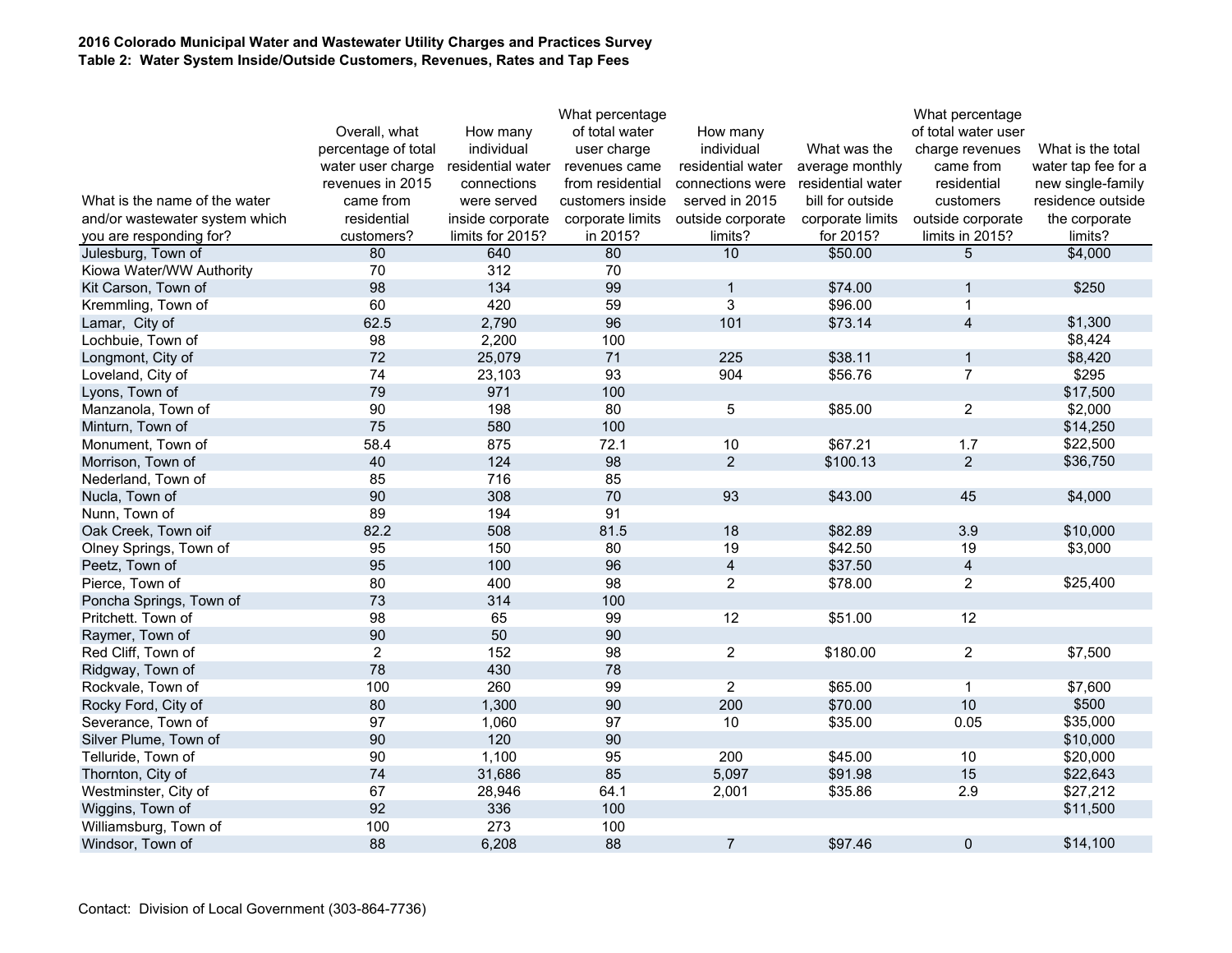### **2016 Colorado Municipal Water and Wastewater Utility Charges and Practices Survey Table 2: Water System Inside/Outside Customers, Revenues, Rates and Tap Fees**

|                                |                     | What percentage   |                  |                   |                   | What percentage     |                     |
|--------------------------------|---------------------|-------------------|------------------|-------------------|-------------------|---------------------|---------------------|
|                                | Overall, what       | How many          | of total water   | How many          |                   | of total water user |                     |
|                                | percentage of total | individual        | user charge      | individual        | What was the      | charge revenues     | What is the total   |
|                                | water user charge   | residential water | revenues came    | residential water | average monthly   | came from           | water tap fee for a |
|                                | revenues in 2015    | connections       | from residential | connections were  | residential water | residential         | new single-family   |
| What is the name of the water  | came from           | were served       | customers inside | served in 2015    | bill for outside  | customers           | residence outside   |
| and/or wastewater system which | residential         | inside corporate  | corporate limits | outside corporate | corporate limits  | outside corporate   | the corporate       |
| you are responding for?        | customers?          | limits for 2015?  | in 2015?         | limits?           | for 2015?         | limits in $2015$ ?  | limits?             |
| Woodland Park, City of         | 80                  | 3,200             | 93               | 240               | \$70.00           |                     | \$23,600            |
| Mean:                          | \$76.84             |                   | \$86.25          |                   | \$59.89           |                     | 10,763              |
| <b>Median:</b>                 | \$80.00             |                   | \$93.00          |                   | \$51.10           |                     | 8.424               |
| <b>Responses:</b>              | 71                  |                   | 71               |                   | 48                |                     | 51                  |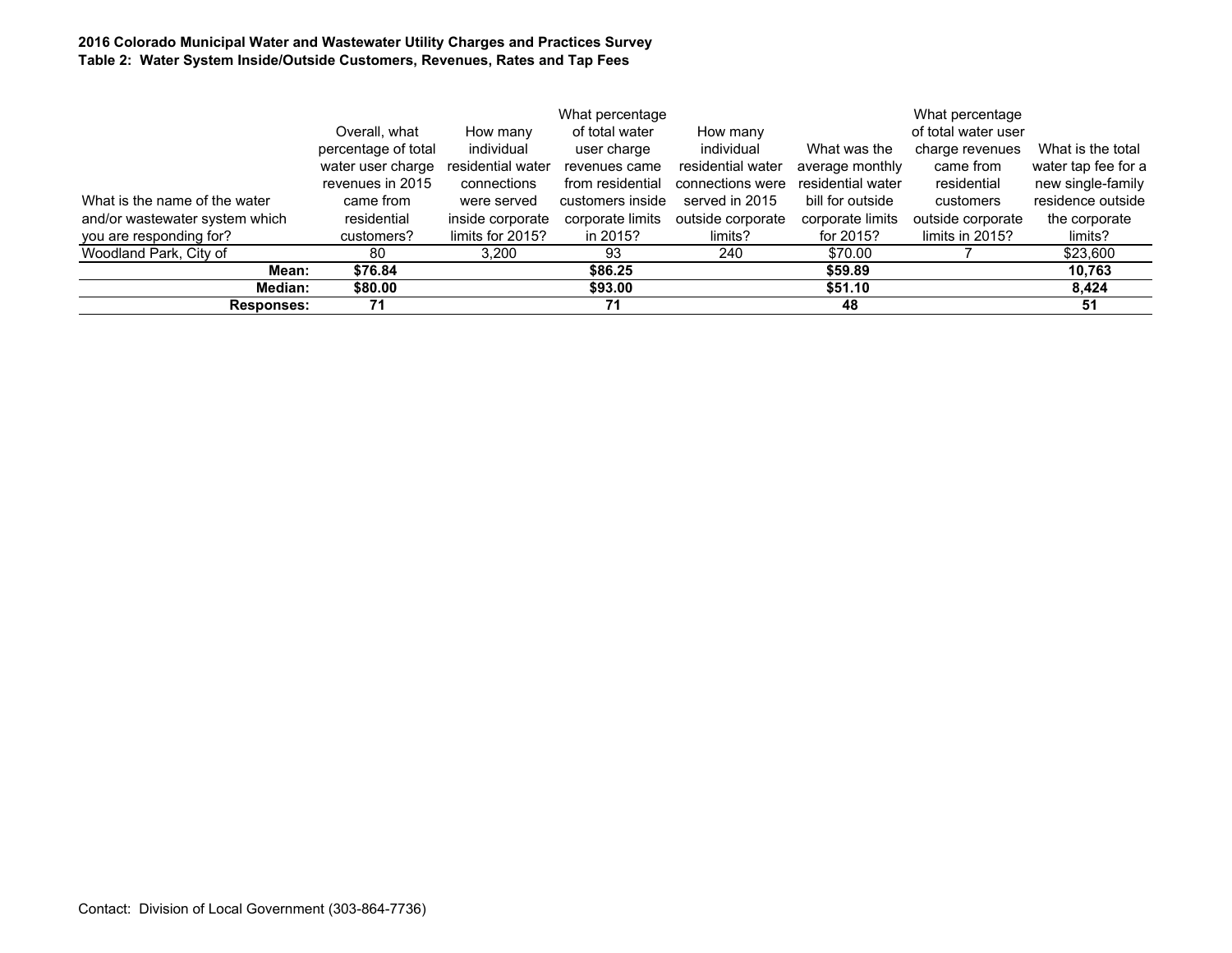### **2016 Colorado Municipal Water and Wastewater Utility Charges and Practices Survey Table 3: Wastewater System Inside/Outside Customers, Revenues, Rates and Tap Fees**

| What percentage Did your system<br>of total<br>provide                                          | How many          |                  | What percentage<br>of total           |                    |                    |
|-------------------------------------------------------------------------------------------------|-------------------|------------------|---------------------------------------|--------------------|--------------------|
| wastewater user<br>wastewater                                                                   | individual        |                  | wastewater user                       |                    | Are residential    |
| services to<br>charge revenues                                                                  | residential       | What was the     | charge revenues                       | What is the total  | wastewater         |
| Overall, what percentage<br>came from<br>residential                                            | wastewater        | average monthly  | came from                             | wastewater tap fee | customers billed a |
| residential<br>of total wastewater user<br>customers living                                     | connections were  | residential      | residential                           | for a new single-  | flat rate, a rate  |
| What is the name of the water<br>outside of the<br>charge revenues in 2015<br>customers living  | served in 2015    |                  | wastewater bill for customers outside | family residence   | based on water     |
| and/or wastewater system which<br>came from residential<br>inside corporate<br>corporate limits | outside corporate |                  | outside corporate corporate limits in | outside the        | consumption, or by |
| in 2015?<br>you are responding for?<br>customers.<br>limits in 2015?                            | limits?           | limits for 2015? | 2015?                                 | corporate limits?  | other means?       |
|                                                                                                 |                   |                  |                                       |                    | Water              |
| 65<br>Arvada, City of<br>65<br>Yes                                                              | 246               | \$20.30          | 0.8                                   | \$5,799            | Consumption        |
| 89<br>88<br>Yes<br>Bayfield, Town of                                                            | 160               | \$49.74          | 12                                    | \$6,000            | <b>Flat Rate</b>   |
| 100<br>100<br>No<br>Boone, Town of                                                              |                   |                  |                                       |                    | <b>Flat Rate</b>   |
|                                                                                                 |                   |                  |                                       |                    | Water              |
| 46<br>100<br><b>No</b><br>Broomfield, City and County of                                        |                   |                  |                                       |                    | Consumption        |
|                                                                                                 |                   |                  |                                       |                    | Water              |
| 78<br>100<br>No<br>Calhan, Town of                                                              |                   |                  |                                       | \$3,000            | Consumption        |
|                                                                                                 |                   |                  |                                       |                    | Water              |
| Carbondale, Town of<br>88.8<br>94.6<br>Yes                                                      | 22                | \$40.97          | $\overline{1}$                        |                    | Consumption        |
|                                                                                                 |                   |                  |                                       |                    | Flat Rate, Water   |
| <b>No</b><br>Castle Rock, Town of<br>74<br>100                                                  |                   |                  |                                       |                    | Consumption        |
| 91<br>88<br>Cedaredge, Town of<br>Yes                                                           | 32                | \$44.40          | 3                                     | \$6,000            | <b>Flat Rate</b>   |
| 98<br>98<br>Cheraw, Town of<br>No                                                               |                   |                  |                                       | \$1,000            | <b>Flat Rate</b>   |
| 98<br>98<br>Cokedale, Town of<br>No                                                             |                   |                  |                                       |                    | <b>Flat Rate</b>   |
|                                                                                                 |                   |                  |                                       |                    | Water              |
| Collbran, Town of<br>90<br>90<br>Yes                                                            | 10                | \$40.00          | $\overline{1}$                        | \$9,000            | Consumption        |
| 65<br>65<br>Yes<br>Creede, City of                                                              | 65                | \$15.96          | 10                                    | \$2,750            | <b>Flat Rate</b>   |
| 10<br>10<br>Crowley, Town of<br>Yes                                                             | 3                 | \$25.15          | 3                                     |                    | <b>Flat Rate</b>   |
|                                                                                                 |                   |                  |                                       |                    | Water              |
| 95<br>100<br>De Beque, Town of<br>No                                                            |                   |                  |                                       | \$12,000           | Consumption        |
| 75<br>Delta, City of<br>100<br>No                                                               |                   |                  |                                       | \$10,500           | <b>Flat Rate</b>   |
| 95<br>95<br>Dolores, Town of<br>Yes                                                             | 15                | \$35.00          | $\overline{5}$                        | \$5,500            | <b>Flat Rate</b>   |
|                                                                                                 |                   |                  |                                       |                    | Water              |
| 40.7<br>93.1<br>Yes<br>Durango, City of                                                         | 350               | \$70.26          | 6                                     | \$2,023            | Consumption        |
| 97<br>97<br>Eckley, Town of<br>Yes                                                              | 3                 | \$32.00          | 3                                     | \$1,500            | <b>Flat Rate</b>   |
|                                                                                                 |                   |                  |                                       |                    | Water              |
| Fort Collins, City of<br>70<br>100<br>No                                                        |                   |                  |                                       | \$720              | Consumption        |
| 80<br>80<br>No<br>Fraser, Town of                                                               |                   |                  |                                       |                    | <b>Flat Rate</b>   |
| Frisco, Town of                                                                                 |                   |                  |                                       |                    |                    |
| 74<br>72<br>Georgetown, Town of<br>Yes                                                          | 187               | \$48.83          | 28                                    | \$5,800            | <b>Flat Rate</b>   |
|                                                                                                 |                   |                  |                                       |                    | Water              |
| 62<br>63<br>Yes<br>Glenwood Springs, City of                                                    | 90                | \$114.00         | 0.5                                   | \$6,000            | Consumption        |
| 99<br>98<br>No<br>Hillrose, Town of                                                             |                   |                  |                                       | \$3,000            | <b>Flat Rate</b>   |
| 71<br>98<br>Hot Sulphur Springs, Town of<br>Yes                                                 | 3                 | \$98.88          | $\overline{2}$                        | \$16,500           | <b>Flat Rate</b>   |
| 77<br>68<br>Ignacio, Town of<br>No                                                              |                   |                  |                                       | \$9,093            | Equiv. Res. Tap    |
| 80<br>80<br>Julesburg, Town of<br>No                                                            |                   |                  |                                       |                    | <b>Flat Rate</b>   |
|                                                                                                 |                   |                  |                                       |                    | Water              |
| 70<br>70<br><b>No</b><br>Kiowa Water/WW Authority                                               |                   |                  |                                       |                    | Consumption        |
| 99<br>99<br>Yes<br>Kit Carson, Town of                                                          | $\mathbf{1}$      | \$25.00          | $\overline{1}$                        | \$450              | <b>Flat Rate</b>   |
| 75<br>69<br>Yes<br>Lamar, City of                                                               | 55                | \$23.50          | $6\phantom{1}$                        | \$650              | <b>Flat Rate</b>   |
|                                                                                                 |                   |                  |                                       |                    |                    |
|                                                                                                 |                   |                  |                                       |                    | Water              |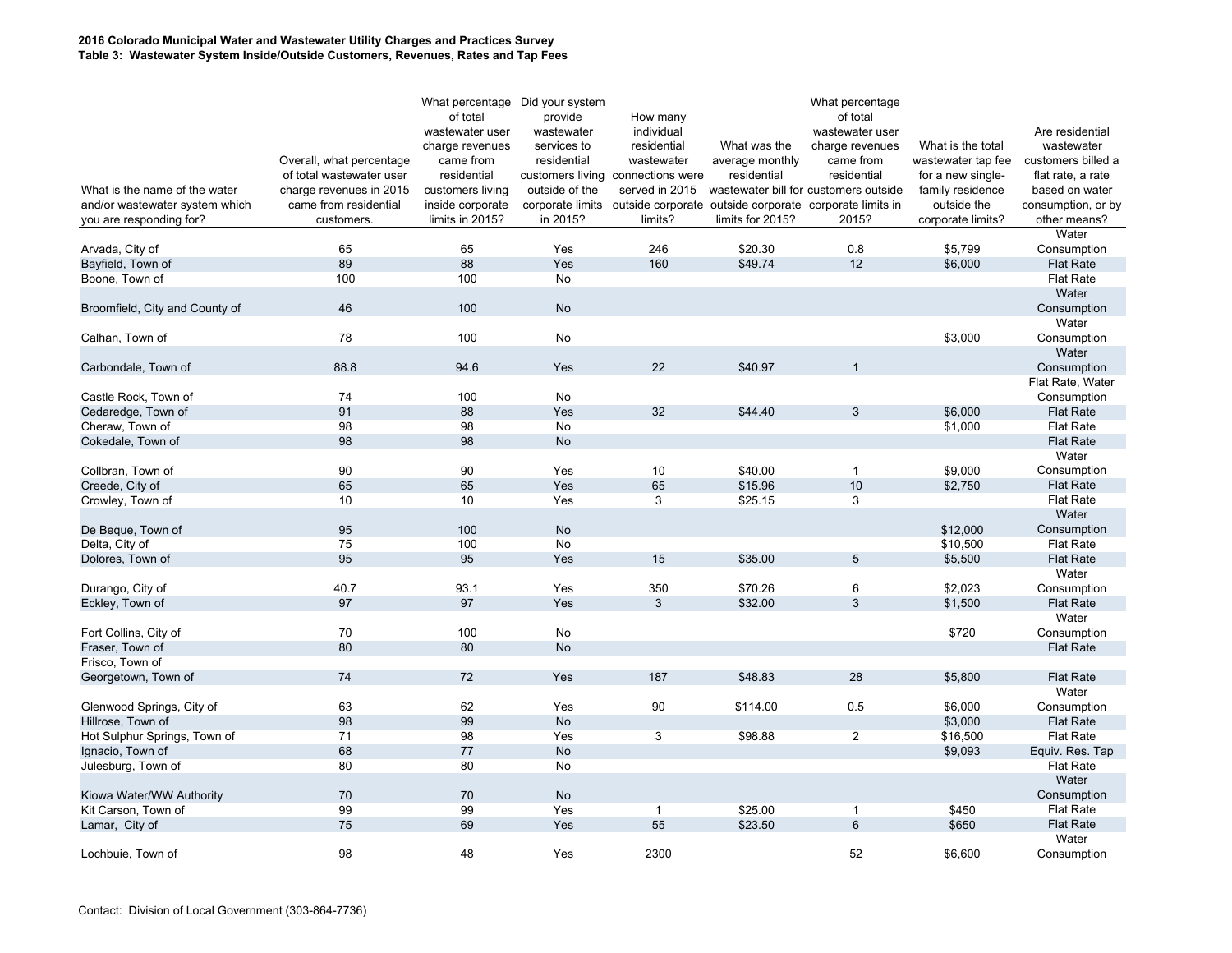### **2016 Colorado Municipal Water and Wastewater Utility Charges and Practices Survey Table 3: Wastewater System Inside/Outside Customers, Revenues, Rates and Tap Fees**

|                                         |                   |                          | What percentage Did your system<br>of total | provide        |                                   |                                                                          | What percentage<br>of total           |                    |                                      |
|-----------------------------------------|-------------------|--------------------------|---------------------------------------------|----------------|-----------------------------------|--------------------------------------------------------------------------|---------------------------------------|--------------------|--------------------------------------|
|                                         |                   |                          | wastewater user                             | wastewater     | How many<br>individual            |                                                                          | wastewater user                       |                    | Are residential                      |
|                                         |                   |                          | charge revenues                             | services to    | residential                       | What was the                                                             | charge revenues                       | What is the total  | wastewater                           |
|                                         |                   | Overall, what percentage | came from                                   | residential    | wastewater                        | average monthly                                                          | came from                             | wastewater tap fee | customers billed a                   |
|                                         |                   | of total wastewater user | residential                                 |                | customers living connections were | residential                                                              | residential                           | for a new single-  | flat rate, a rate                    |
| What is the name of the water           |                   | charge revenues in 2015  | customers living                            | outside of the | served in 2015                    |                                                                          | wastewater bill for customers outside | family residence   | based on water                       |
| and/or wastewater system which          |                   | came from residential    | inside corporate                            |                |                                   | corporate limits outside corporate outside corporate corporate limits in |                                       | outside the        | consumption, or by                   |
| you are responding for?                 |                   | customers.               | limits in 2015?                             | in 2015?       | limits?                           | limits for 2015?                                                         | 2015?                                 | corporate limits?  | other means?                         |
|                                         |                   |                          |                                             |                |                                   |                                                                          |                                       |                    | Water                                |
| Longmont, City of                       |                   | 82                       | 81                                          | Yes            | 81                                | \$33.90                                                                  | $\mathbf{1}$                          | \$5,860            | Consumption<br>Water                 |
| Loveland, City of                       |                   | 73                       | 70                                          | Yes            | 343                               | \$72.00                                                                  | $\overline{4}$                        | \$265              | Consumption                          |
|                                         |                   |                          |                                             |                |                                   |                                                                          |                                       |                    | Water                                |
| Lyons, Town of                          |                   | 86                       | 98                                          | Yes            | 15                                | \$55.26                                                                  | 3                                     | \$8,500            | Consumption                          |
|                                         |                   |                          |                                             |                |                                   |                                                                          |                                       |                    | Flat Rate, Water                     |
| Manzanola, Town of                      |                   | 98                       | 95                                          | Yes            | 5                                 | \$38.00                                                                  | $\overline{2}$                        | \$2,000            | Consumption                          |
| Morrison, Town of                       |                   | 43                       | 98                                          | Yes            | $\overline{2}$                    | \$61.96                                                                  | 2                                     | \$11,375           | <b>Flat Rate</b>                     |
|                                         |                   | 85                       | 85                                          | No             |                                   |                                                                          |                                       |                    | Water                                |
| Nederland, Town of                      |                   |                          |                                             |                |                                   |                                                                          |                                       |                    | Consumption<br>Water                 |
| Nucla, Town of                          |                   | 90                       | 90                                          | No             |                                   |                                                                          |                                       | \$4,000            | Consumption                          |
| Oak Creek, Town oif                     |                   | 86.6                     | 84.4                                        | Yes            | 9                                 | \$70.84                                                                  | 2.3                                   | \$10,000           | <b>Flat Rate</b>                     |
| Olney Springs, Town of                  |                   | 95                       | 95                                          | <b>No</b>      |                                   |                                                                          |                                       |                    | <b>Flat Rate</b>                     |
| Peetz, Town of                          |                   | 95                       | 95                                          | Yes            | $\overline{2}$                    | \$20.00                                                                  | $\overline{2}$                        | \$1,000            | <b>Flat Rate</b>                     |
| Pierce, Town of                         |                   | 90                       | 97                                          | Yes            | 3                                 | \$43.00                                                                  | $\overline{2}$                        | \$8,500            | <b>Flat Rate</b>                     |
| Pritchett. Town of                      |                   | 99                       | 98                                          | Yes            | 10                                | \$11.00                                                                  | 9                                     |                    | <b>Flat Rate</b>                     |
|                                         |                   |                          |                                             |                |                                   |                                                                          |                                       |                    | Water                                |
| Red Cliff, Town of                      |                   | 98                       | 99                                          | Yes            | 3                                 | \$39.00                                                                  | $\mathbf{1}$                          | \$7,500            | Consumption                          |
| Ridgway, Town of<br>Rocky Ford, City of |                   | 72<br>80                 | 100<br>95                                   | No<br>Yes      | 100                               | \$44.70                                                                  | $5\phantom{.0}$                       | \$500              | <b>Flat Rate</b><br><b>Flat Rate</b> |
| Severance, Town of                      |                   | 97                       | 97                                          | No             |                                   |                                                                          |                                       |                    | <b>Flat Rate</b>                     |
|                                         |                   |                          |                                             |                |                                   |                                                                          |                                       |                    |                                      |
| Silver Plume, Town of                   |                   | 90                       | 90                                          | No             |                                   |                                                                          |                                       | \$10,000           | Flat rate plus usage                 |
| Telluride, Town of                      |                   | 100                      | 95                                          | Yes            | 325                               | \$45.00                                                                  | 5                                     |                    | <b>Flat Rate</b>                     |
|                                         |                   |                          |                                             |                |                                   |                                                                          |                                       |                    | Water                                |
| Thornton, City of                       |                   | 88                       | 88                                          | Yes            | 5,159                             | \$29.48                                                                  | 12                                    | \$1,603            | Consumption                          |
|                                         |                   |                          |                                             |                |                                   |                                                                          |                                       |                    | Water                                |
| Westminster, City of                    |                   | 82                       | 49                                          | Yes            | 1999                              | \$24.99                                                                  | 4.2                                   | \$7,000            | Consumption                          |
|                                         |                   | 91                       | 100                                         | No             |                                   |                                                                          |                                       | \$6,000            | Water                                |
| Wiggins, Town of<br>Windsor, Town of    |                   | 54                       | 54                                          | No             |                                   |                                                                          |                                       |                    | Consumption<br><b>Flat Rate</b>      |
|                                         |                   |                          |                                             |                |                                   |                                                                          |                                       |                    | Flat Rate, Water                     |
| Woodland Park, City of                  |                   | 80                       | 85                                          | Yes            | 240                               | \$44.00                                                                  | 15                                    | \$12,400           | Consumption                          |
|                                         | Mean:             | 81%                      | 86%                                         | <b>Yes: 31</b> |                                   | \$43.90                                                                  |                                       | 5,686              | <b>Flat: 28</b>                      |
|                                         | Median:           | 86%                      | 95%                                         | No: 22         |                                   | \$40.49                                                                  |                                       | 5,860              | <b>Consumption: 20</b>               |
|                                         | <b>Responses:</b> | 53                       | 53                                          |                |                                   | 30                                                                       |                                       | 37                 | Other: 5                             |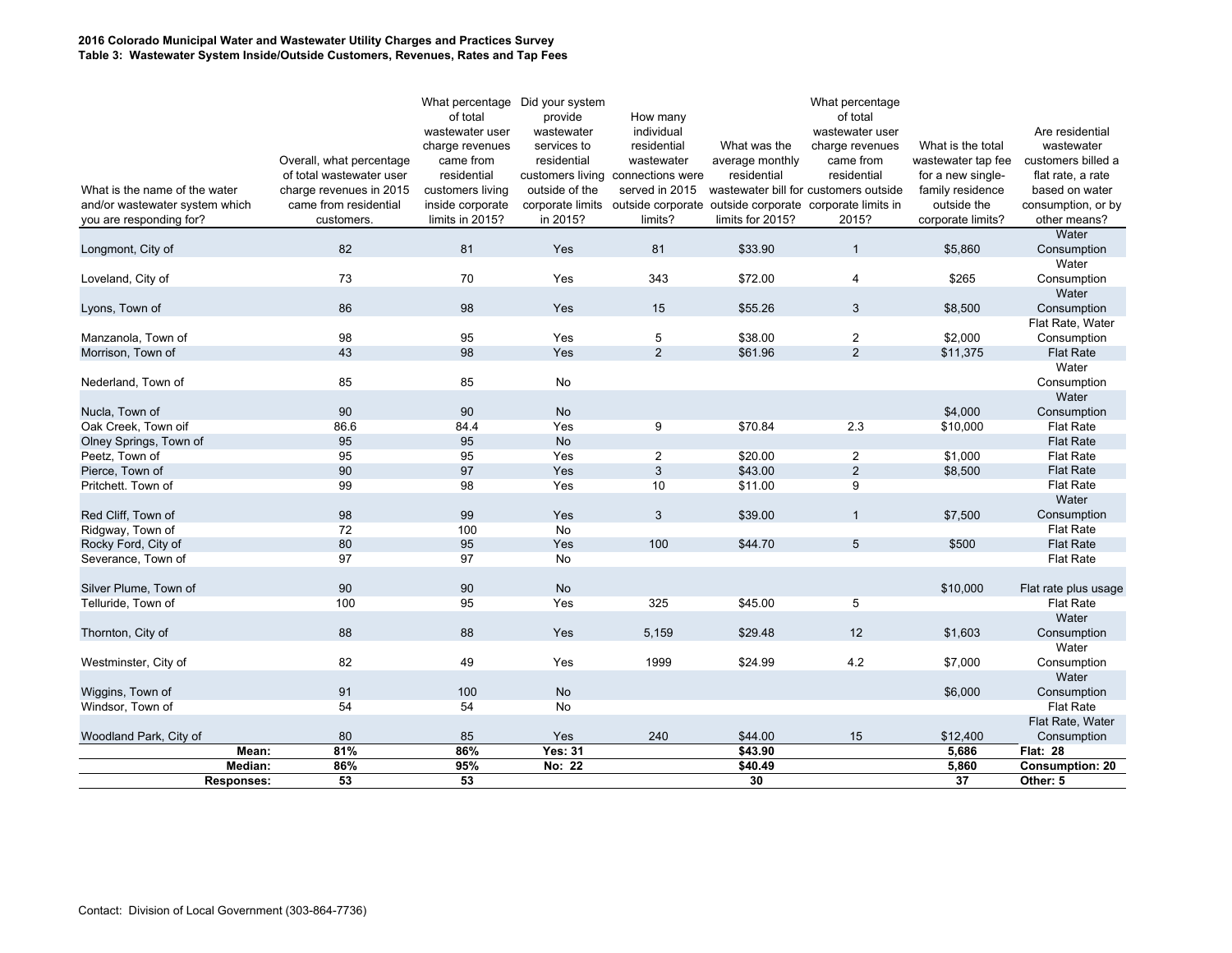| What is the name of the<br>water and/or<br>wastewater system<br>which you are<br>responding for? | What is your name?    | Please select the title most representative of<br>your position with the system you are<br>responding for? | During 2015, what was the<br>water? | primary source of your system's What other water or wastewater topics would you like to be<br>surveyed in future annual surveys.                                                  | Do you have any other suggestions for<br>improving the annual survey?                                        |
|--------------------------------------------------------------------------------------------------|-----------------------|------------------------------------------------------------------------------------------------------------|-------------------------------------|-----------------------------------------------------------------------------------------------------------------------------------------------------------------------------------|--------------------------------------------------------------------------------------------------------------|
| Arvada, City of                                                                                  | James Sullivan        | Chief Executive Officer/Manager                                                                            | Surface Water                       | User Charge Structures (for example block rate, conservation<br>incentives, etc.)                                                                                                 |                                                                                                              |
| Aspen, City of                                                                                   | Lee Ledesma           | Financial Management/Administration                                                                        | Surface Water                       | User Charge Structures (for example block rate, conservation<br>incentives, etc.), Water Conservation and Metering                                                                |                                                                                                              |
| Bayfield, Town of                                                                                | Chris La May          | Chief Executive Officer/Manager                                                                            | Surface Water                       | User Charge Structures (for example block rate, conservation<br>incentives, etc.), Federal and State Mandate costs, Water<br>Conservation and Metering, Ave. Water Consumed / SFR |                                                                                                              |
| Black Hawk, City of                                                                              | Jim Ford              | Public Works/System Operations/Engineering                                                                 | Surface Water                       | User Charge Structures (for example block rate, conservation<br>incentives, etc.), Water Conservation and Metering                                                                |                                                                                                              |
| Boone, Town of                                                                                   | Barbara Berry         | Financial Management/Administration                                                                        | <b>Ground Water</b>                 |                                                                                                                                                                                   |                                                                                                              |
| Breckenridge, Town of Kathy Robinson                                                             |                       | Financial Management/Administration                                                                        | Surface Water                       | Water Conservation and Metering                                                                                                                                                   | No                                                                                                           |
| Brookside, Town of                                                                               | Renee Bolkema         | <b>Town Clerk</b>                                                                                          | Surface Water                       | User Charge Structures (for example block rate, conservation<br>incentives, etc.), Federal and State Mandate costs                                                                |                                                                                                              |
| Broomfield, City and Cot Patricia Soderberg                                                      |                       | Financial Management/Administration                                                                        | Surface Water                       | User Charge Structures (for example block rate, conservation<br>incentives, etc.), Federal and State Mandate costs                                                                |                                                                                                              |
|                                                                                                  |                       |                                                                                                            |                                     | User Charge Structures (for example block rate, conservation<br>incentives, etc.), Federal and State Mandate costs, Water                                                         |                                                                                                              |
| Buena Vista, Town of                                                                             | <b>Brandy Reitter</b> | Chief Executive Officer/Manager                                                                            | Surface Water                       | Conservation and Metering                                                                                                                                                         |                                                                                                              |
| Calhan, Town of                                                                                  | <b>Cindy Tompkins</b> | Financial Management/Administration                                                                        | <b>Ground Water</b>                 |                                                                                                                                                                                   |                                                                                                              |
| Carbondale, Town of                                                                              | Mark O'Meara          | Public Works/System Operations/Engineering                                                                 | Ground Water, Surface Water         | Water Conservation and Metering                                                                                                                                                   |                                                                                                              |
| Castle Rock, Town of Anne Glassman                                                               |                       | Financial Management/Administration                                                                        | <b>Ground Water</b>                 | User Charge Structures (for example block rate, conservation<br>incentives, etc.), Water Conservation and Metering                                                                | No                                                                                                           |
| Cedaredge, Town of                                                                               | Kathleen Ann Sickles  | Chief Executive Officer/Manager                                                                            | Ground Water, Surface Water         | User Charge Structures (for example block rate, conservation<br>incentives, etc.), Water Conservation and Metering                                                                | Provide access to all questions. The<br>submit button can be greyed out until<br>all questions are answered. |
| Cheraw, Town of                                                                                  | April Gibson          | <b>Town Clerk</b>                                                                                          | <b>Ground Water</b>                 |                                                                                                                                                                                   |                                                                                                              |
| Cokedale, Town of                                                                                | Kathy Kumm            | Chief Executive Officer/Manager                                                                            | Surface Water                       | User Charge Structures (for example block rate, conservation<br>incentives, etc.), Federal and State Mandate costs                                                                | na                                                                                                           |
| Collbran, Town of                                                                                | Davis Farrar          | Chief Executive Officer/Manager                                                                            | Ground Water, Surface Water         | User Charge Structures (for example block rate, conservation<br>incentives, etc.), Water Conservation and Metering                                                                |                                                                                                              |
| Cortez, City of                                                                                  | Philip Johnson        | Public Works/System Operations/Engineering                                                                 | Surface Water                       | User Charge Structures (for example block rate, conservation<br>incentives, etc.), Water Conservation and Metering                                                                |                                                                                                              |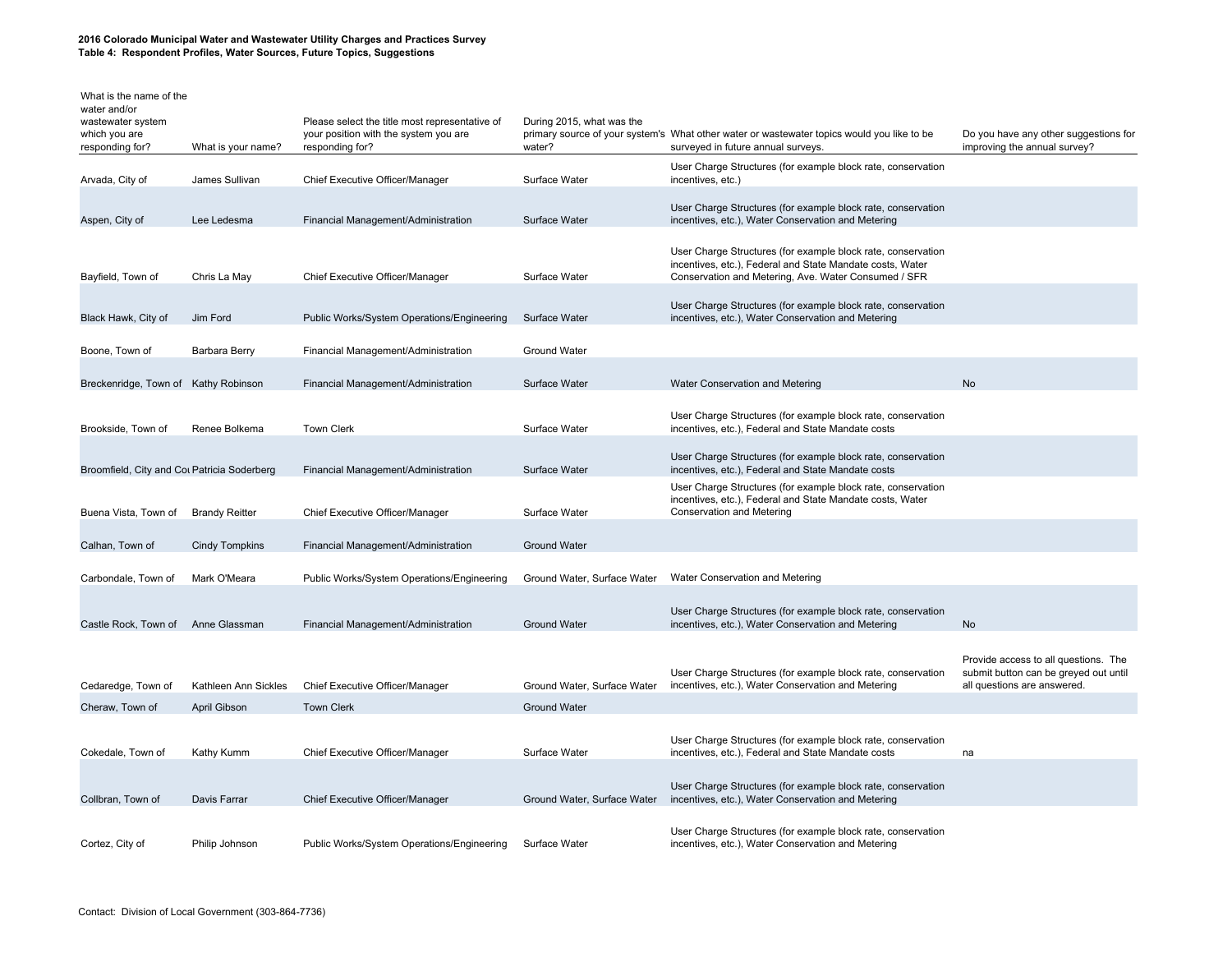| What is the name of the<br>water and/or<br>wastewater system<br>which you are<br>responding for? | What is your name?   | Please select the title most representative of<br>your position with the system you are<br>responding for? | During 2015, what was the<br>water? | primary source of your system's What other water or wastewater topics would you like to be<br>surveyed in future annual surveys. | Do you have any other suggestions for<br>improving the annual survey? |
|--------------------------------------------------------------------------------------------------|----------------------|------------------------------------------------------------------------------------------------------------|-------------------------------------|----------------------------------------------------------------------------------------------------------------------------------|-----------------------------------------------------------------------|
|                                                                                                  |                      |                                                                                                            |                                     |                                                                                                                                  |                                                                       |
| Creede, City of                                                                                  | Clyde Dooley         | Chief Executive Officer/Manager                                                                            | <b>Ground Water</b>                 | Water Conservation and Metering                                                                                                  | no                                                                    |
| Crowley, Town of                                                                                 | Darla Wyeno          | Financial Management/Administration                                                                        | <b>Ground Water</b>                 | User Charge Structures (for example block rate, conservation<br>incentives, etc.), Water Conservation and Metering               |                                                                       |
| De Beque, Town of                                                                                | <b>Lance Stewart</b> | Chief Executive Officer/Manager                                                                            | Surface Water                       |                                                                                                                                  |                                                                       |
| Delta, City of                                                                                   | Steve Glammeyer      | Chief Executive Officer/Manager                                                                            | Surface Water                       |                                                                                                                                  |                                                                       |
| Dolores, Town of                                                                                 | Randy McGuire        | Public Works/System Operations/Engineering                                                                 | <b>Ground Water</b>                 | Federal and State Mandate costs                                                                                                  |                                                                       |
| Durango, City of                                                                                 | Mary Beth Mlies      | Assistant to the City Manager                                                                              | Surface Water                       |                                                                                                                                  |                                                                       |
| Eckley, Town of                                                                                  | Shawnee Shell        | Financial Management/Administration                                                                        | <b>Ground Water</b>                 | Water Conservation and Metering                                                                                                  |                                                                       |

| Estes Park, Town of                    | Reuben Bergsten | Director of Utilities                      | Surface Water               |                                                                                                                                                                                 | It would be good to know miles of<br>distribution and number of treatment<br>plants for each system. We are rural<br>with low density which increases our<br>cost per mile of pipe. We are isolated<br>(no interconnection with others for<br>backup supply) so we have redundant<br>treatment plants, which increases our<br>costs. This information would help<br>when comparing costs. |
|----------------------------------------|-----------------|--------------------------------------------|-----------------------------|---------------------------------------------------------------------------------------------------------------------------------------------------------------------------------|-------------------------------------------------------------------------------------------------------------------------------------------------------------------------------------------------------------------------------------------------------------------------------------------------------------------------------------------------------------------------------------------|
| Fort Collins, City of                  | Lance Smith     | Financial Management/Administration        | Surface Water               | User Charge Structures (for example block rate, conservation<br>incentives, etc.), Water Conservation and Metering                                                              | Tap fees may vary by the size of the<br>single family home so a standard lot<br>size should be stated in the survey to<br>ensure accurate comparisons between<br>cities                                                                                                                                                                                                                   |
| Fraser. Town of                        | Jeff Durbin     | Chief Executive Officer/Manager            | <b>Ground Water</b>         | User Charge Structures (for example block rate, conservation<br>incentives, etc.), Federal and State Mandate costs, Water<br><b>Conservation and Metering</b>                   | no                                                                                                                                                                                                                                                                                                                                                                                        |
| Frisco, Town of                        | Jeff Goble      | Public Works/System Operations/Engineering | Ground Water, Surface Water | Federal and State Mandate costs, Water Conservation and<br>Metering                                                                                                             |                                                                                                                                                                                                                                                                                                                                                                                           |
| Georgetown, Town of                    | Mary Sims       | Financial Management/Administration        | Surface Water               | User Charge Structures (for example block rate, conservation<br>incentives, etc.), Federal and State Mandate costs, Water<br><b>Conservation and Metering</b>                   |                                                                                                                                                                                                                                                                                                                                                                                           |
| Glenwood Springs, City (Robin Millyard |                 | Public Works/System Operations/Engineering | Surface Water               | User Charge Structures (for example block rate, conservation<br>incentives, etc.), Federal and State Mandate costs, Water<br>Conservation and Metering, System Improvement Fees | Not at this time                                                                                                                                                                                                                                                                                                                                                                          |
| Grand Lake, Town of                    | David Johnson   | Public Works/System Operations/Engineering | <b>Ground Water</b>         | Federal and State Mandate costs                                                                                                                                                 |                                                                                                                                                                                                                                                                                                                                                                                           |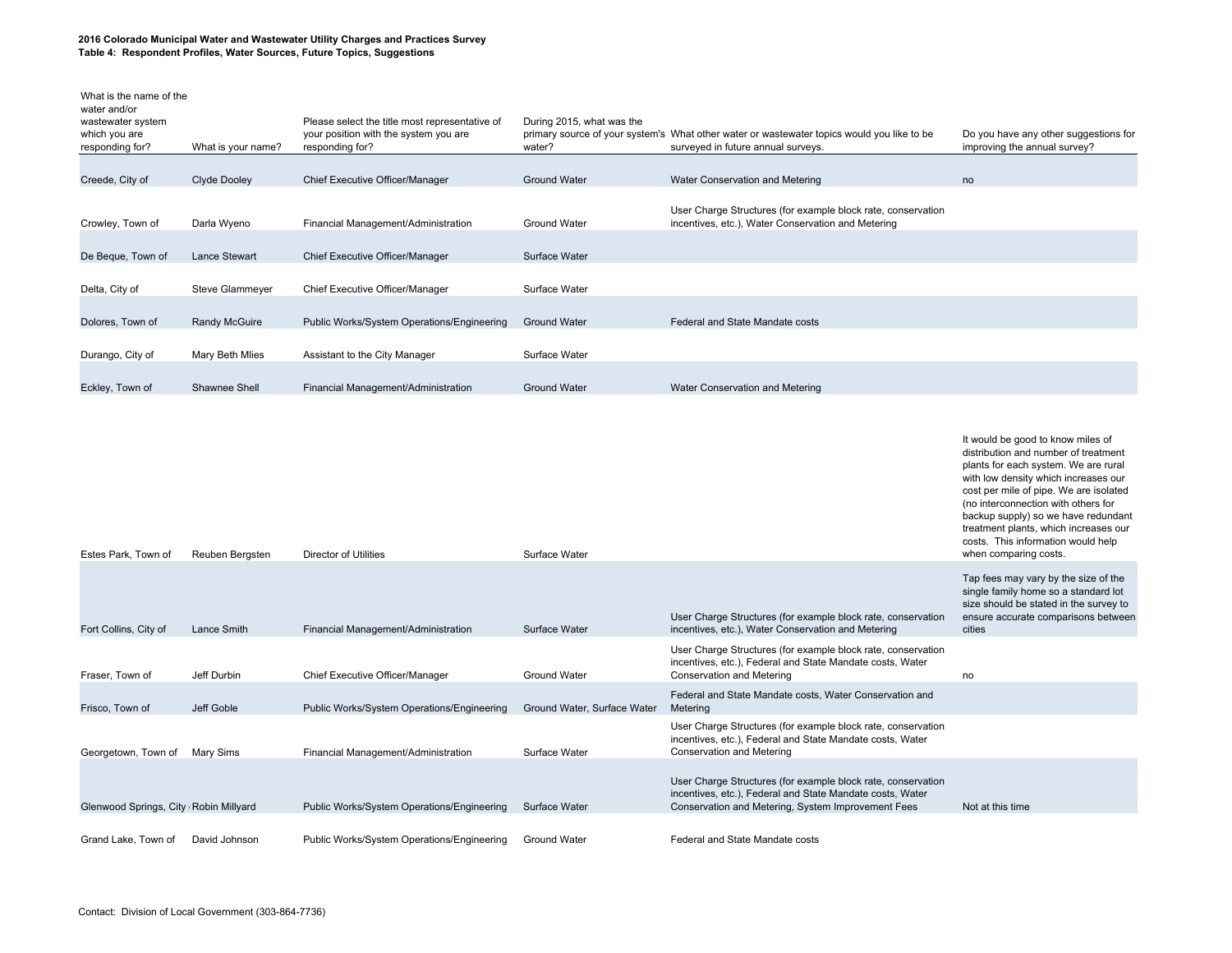| What is the name of the<br>water and/or<br>wastewater system<br>which you are<br>responding for? | What is your name? | Please select the title most representative of<br>your position with the system you are<br>responding for? | During 2015, what was the<br>water? | primary source of your system's What other water or wastewater topics would you like to be<br>surveyed in future annual surveys.                              | Do you have any other suggestions for<br>improving the annual survey?          |
|--------------------------------------------------------------------------------------------------|--------------------|------------------------------------------------------------------------------------------------------------|-------------------------------------|---------------------------------------------------------------------------------------------------------------------------------------------------------------|--------------------------------------------------------------------------------|
| Hartman, Town of                                                                                 | Janet Marriott     | Financial Management/Administration                                                                        | <b>Ground Water</b>                 |                                                                                                                                                               |                                                                                |
| Hillrose, Town of                                                                                | Lynn Golemboski    | Chief Executive Officer/Manager                                                                            | <b>Ground Water</b>                 |                                                                                                                                                               |                                                                                |
| Hot Sulphur Springs, To Sandy                                                                    |                    | <b>Town Clerk</b>                                                                                          | Surface Water                       |                                                                                                                                                               |                                                                                |
| Ignacio, Town of                                                                                 | Mark Garcia        | Chief Executive Officer/Manager                                                                            | Surface Water                       | User Charge Structures (for example block rate, conservation<br>incentives, etc.)                                                                             |                                                                                |
| Julesburg, Town of                                                                               | Allen Coyne        | Chief Executive Officer/Manager                                                                            | <b>Ground Water</b>                 | User Charge Structures (for example block rate, conservation<br>incentives, etc.), Federal and State Mandate costs, Water<br><b>Conservation and Metering</b> |                                                                                |
| Kiowa Water/WW Authol Michelle Oeser                                                             |                    | Financial Management/Administration                                                                        | <b>Ground Water</b>                 | User Charge Structures (for example block rate, conservation<br>incentives, etc.)                                                                             | no                                                                             |
| Kit Carson, Town of                                                                              | Christie Johnson   | <b>Town Clerk</b>                                                                                          | <b>Ground Water</b>                 |                                                                                                                                                               | no                                                                             |
|                                                                                                  |                    |                                                                                                            |                                     | User Charge Structures (for example block rate, conservation<br>incentives, etc.), Federal and State Mandate costs, Water                                     |                                                                                |
| Kremmling, Town of                                                                               | mark               | Chief Executive Officer/Manager                                                                            | Surface Water                       | Conservation and Metering                                                                                                                                     | no                                                                             |
| Lamar, City of                                                                                   | John Sutherland    | Chief Executive Officer/Manager                                                                            | <b>Ground Water</b>                 | User Charge Structures (for example block rate, conservation<br>incentives, etc.)                                                                             | I appreciate having it available. The<br>questions asked are the info we need. |
| Lochbuie, Town of                                                                                | Jeff Rabas         | Contractor/Consultant                                                                                      | <b>Ground Water</b>                 | User Charge Structures (for example block rate, conservation<br>incentives, etc.)                                                                             | <b>No</b>                                                                      |
| Longmont, City of                                                                                | <b>Becky Doyle</b> | Financial Management/Administration                                                                        | Surface Water                       | User Charge Structures (for example block rate, conservation<br>incentives, etc.), Federal and State Mandate costs, Water<br><b>Conservation and Metering</b> |                                                                                |
| Loveland, City of                                                                                | Michelle Erickson  | <b>Technical Specialist</b>                                                                                | Surface Water                       | User Charge Structures (for example block rate, conservation<br>incentives, etc.)                                                                             |                                                                                |
| Lyons, Town of                                                                                   | Lagenia Reimer     | <b>Utility Billing Clerk</b>                                                                               | Surface Water                       | Federal and State Mandate costs                                                                                                                               | no                                                                             |
| Manzanola, Town of                                                                               | Sylvia Watkins     | Governing Board/Elected Official                                                                           | <b>Ground Water</b>                 |                                                                                                                                                               |                                                                                |
| Minturn, Town of                                                                                 | Jay Brunvand       | Financial Management/Administration                                                                        | Surface Water                       | User Charge Structures (for example block rate, conservation<br>incentives, etc.)                                                                             |                                                                                |
|                                                                                                  |                    |                                                                                                            |                                     | User Charge Structures (for example block rate, conservation<br>incentives, etc.), Federal and State Mandate costs, Water                                     |                                                                                |
| Monument, Town of                                                                                | Thomas A. Tharnish | Public Works/System Operations/Engineering                                                                 | <b>Ground Water</b>                 | <b>Conservation and Metering</b>                                                                                                                              |                                                                                |
| Morrison, Town of                                                                                | Kara Zabilansky    | Chief Executive Officer/Manager                                                                            | Surface Water                       | How others bill commercial                                                                                                                                    |                                                                                |
| Nederland, Town of                                                                               | <b>Kathy Weiss</b> | Admin / Utilites Billing                                                                                   | Surface Water                       |                                                                                                                                                               |                                                                                |
| Nucla, Town of                                                                                   | <b>Tracy Smith</b> | Financial Management/Administration                                                                        | Surface Water                       | Federal and State Mandate costs                                                                                                                               | <b>NO</b>                                                                      |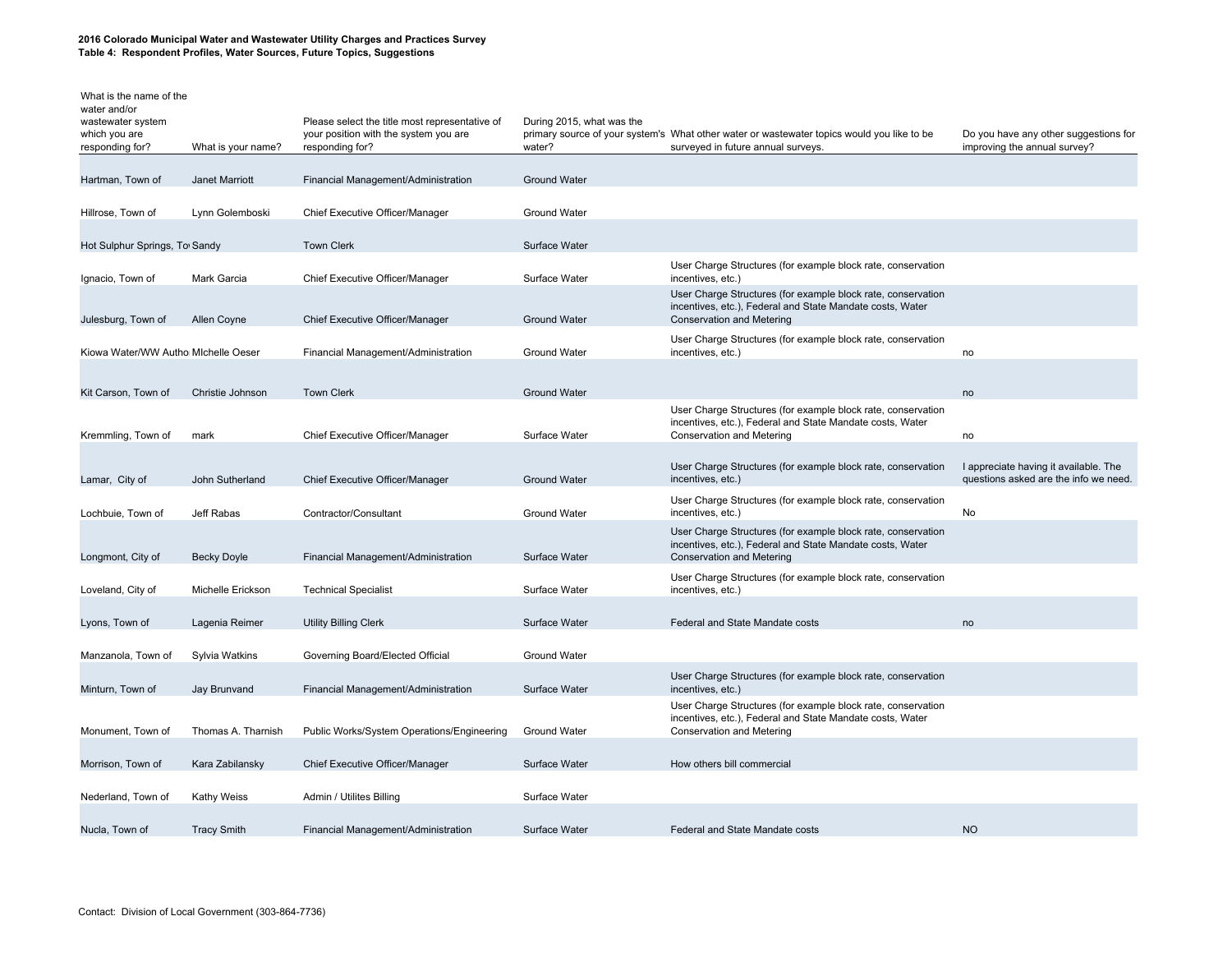| What is the name of the<br>water and/or<br>wastewater system<br>which you are<br>responding for? | What is your name?   | Please select the title most representative of<br>your position with the system you are<br>responding for? | During 2015, what was the<br>water? | primary source of your system's What other water or wastewater topics would you like to be<br>surveyed in future annual surveys. | Do you have any other suggestions for<br>improving the annual survey?                                                                                                                                                                                    |
|--------------------------------------------------------------------------------------------------|----------------------|------------------------------------------------------------------------------------------------------------|-------------------------------------|----------------------------------------------------------------------------------------------------------------------------------|----------------------------------------------------------------------------------------------------------------------------------------------------------------------------------------------------------------------------------------------------------|
| Nunn, Town of                                                                                    | Cathy Payne          | Town Clerk/Treasurer                                                                                       | Surface Water                       | Water Conservation and Metering                                                                                                  | No                                                                                                                                                                                                                                                       |
| Oak Creek, Town oif                                                                              |                      | Mary Alice Page-Allen Chief Executive Officer/Manager                                                      | Surface Water                       | User Charge Structures (for example block rate, conservation<br>incentives, etc.), Water Conservation and Metering               |                                                                                                                                                                                                                                                          |
| Olney Springs, Town of Myrna Wilson                                                              |                      | <b>Town Clerk</b>                                                                                          | <b>Ground Water</b>                 |                                                                                                                                  |                                                                                                                                                                                                                                                          |
| Peetz, Town of                                                                                   | Dawn Fiscus          | Financial Management/Administration                                                                        | <b>Ground Water</b>                 | Federal and State Mandate costs                                                                                                  |                                                                                                                                                                                                                                                          |
| Pierce, Town of                                                                                  | Pat Larson           | Financial Management/Administration                                                                        | Surface Water                       | User Charge Structures (for example block rate, conservation<br>incentives, etc.)                                                |                                                                                                                                                                                                                                                          |
| Poncha Springs, Town o Brian Berger                                                              |                      | Financial Management/Administration                                                                        | <b>Ground Water</b>                 | Federal and State Mandate costs                                                                                                  |                                                                                                                                                                                                                                                          |
| Pritchett. Town of                                                                               | <b>Reva Phillips</b> | Financial Management/Administration                                                                        | <b>Ground Water</b>                 |                                                                                                                                  |                                                                                                                                                                                                                                                          |
| Raymer, Town of                                                                                  | <b>Sharon Fiscus</b> | town clerk                                                                                                 | <b>Ground Water</b>                 |                                                                                                                                  |                                                                                                                                                                                                                                                          |
| Red Cliff, Town of                                                                               | <b>Barb Smith</b>    | Chief Executive Officer/Manager                                                                            | Surface Water                       | User Charge Structures (for example block rate, conservation<br>incentives, etc.), Federal and State Mandate costs               |                                                                                                                                                                                                                                                          |
| Ridgway, Town of                                                                                 | Joanne               | Public Works/System Operations/Engineering                                                                 | Surface Water                       | User Charge Structures (for example block rate, conservation<br>incentives, etc.)                                                | Having the questions in advance of the<br>survey would allow one to have the<br>requested data available rather than<br>needing to find it as you go. For the<br>last question we used annual<br>averages for the billing program to get<br>the numbers. |
| Rockvale, Town of                                                                                | Ronald W Woodring    | Chief Executive Officer/Manager                                                                            | Surface Water                       | User Charge Structures (for example block rate, conservation<br>incentives, etc.)                                                | treatment costs or water costs                                                                                                                                                                                                                           |
| Rocky Ford, City of                                                                              | Luke James           | Public Works/System Operations/Engineering                                                                 | <b>Ground Water</b>                 | User Charge Structures (for example block rate, conservation<br>incentives, etc.)                                                | no                                                                                                                                                                                                                                                       |
| Severance, Town of                                                                               | John C. Holdren      | Chief Executive Officer/Manager                                                                            | Surface Water                       | User Charge Structures (for example block rate, conservation<br>incentives, etc.), Water Conservation and Metering               | no                                                                                                                                                                                                                                                       |
| Silver Plume, Town of Tammy Sanford                                                              |                      | Financial Management/Administration                                                                        | Surface Water                       | Water Conservation and Metering                                                                                                  |                                                                                                                                                                                                                                                          |
| Telluride, Town of                                                                               | Kenneth Goldsworthy  | Public Works/System Operations/Engineering                                                                 | Surface Water                       | Federal and State Mandate costs, Water Conservation and<br>Metering                                                              | no                                                                                                                                                                                                                                                       |
| Thornton, City of                                                                                | Rachel Walsh         | Financial Management/Administration                                                                        | Surface Water                       |                                                                                                                                  |                                                                                                                                                                                                                                                          |
| Westminster, City of                                                                             | <b>Brian Donahue</b> | Financial Management/Administration                                                                        | Surface Water                       | User Charge Structures (for example block rate, conservation<br>incentives, etc.), Water Conservation and Metering               | Yes. Allow us to save the survey as a<br>PDF before we submit.                                                                                                                                                                                           |